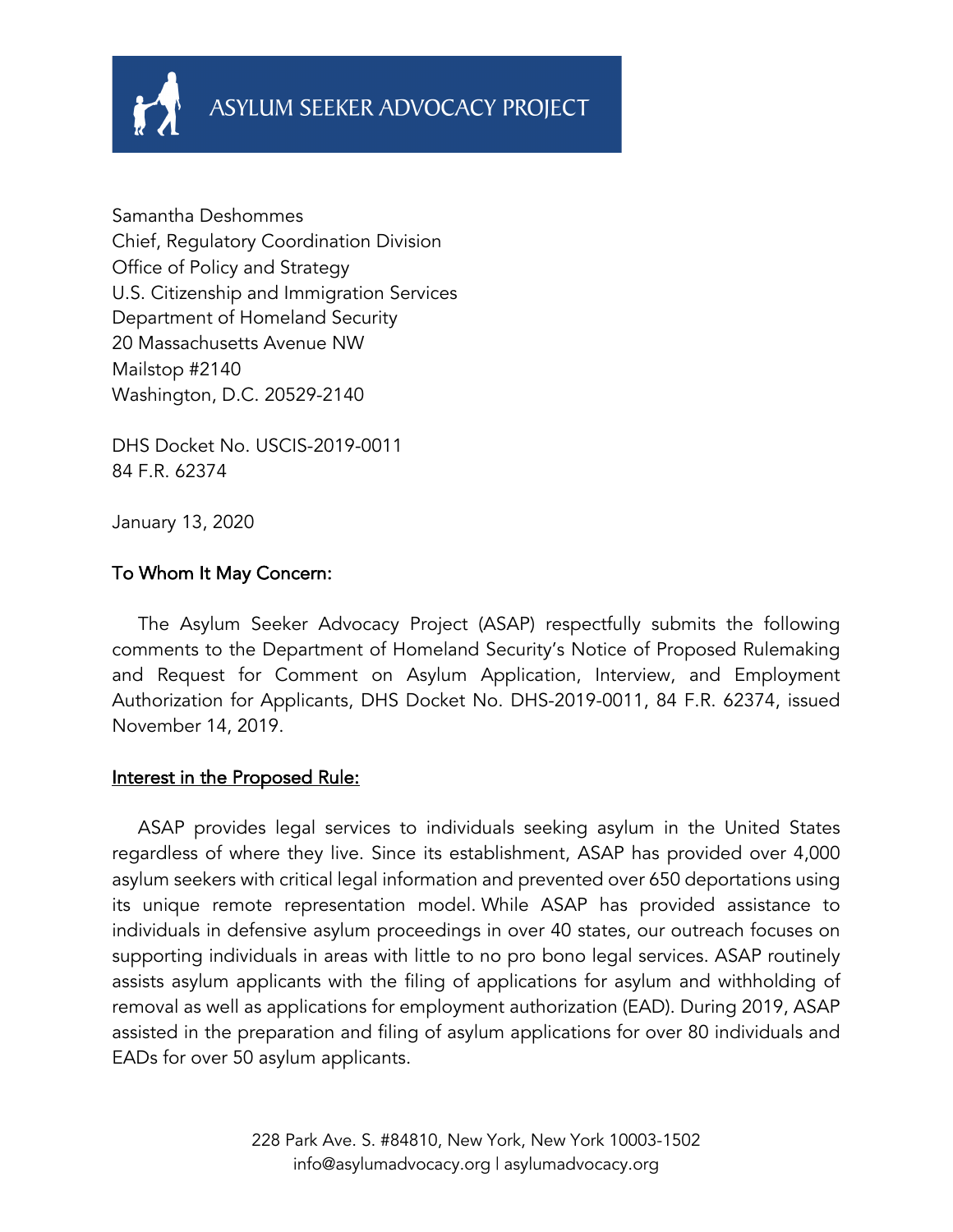#### Department of Homeland Security Notice:

 On November 14, 2019, the Department of Homeland Security (DHS) published a Notice of Proposed Rulemaking ("the Notice") on Asylum Application, Interview, and Employment Authorization for Applicants, DHS Docket No. DHS-2019-0011, in the Federal Registry at 84 F.R. 62374.

 DHS proposes to make a number of significant, substantive changes to asylum applicants' eligibility to apply for an employment authorization document (EAD). Under the current law, a person may apply for an EAD 180 days after they apply for asylum if their asylum case is still pending,<sup>1</sup> and U.S. Citizenship and Immigration Services (USCIS) must grant or deny their initial application for work authorization within 30 days.<sup>2</sup> DHS proposes to extend the waiting period for which asylum applicants may apply for and receive an EAD to 365 calendar days from the date their asylum applications are received by either USCIS or the Department of Justice's Executive Office for Immigration Review (EOIR).3 DHS also indicates that USCIS will deny any asylum applicant an EAD if there are any "applicant caused delays on the date of the EAD adjudication."4

 DHS also proposes the exclusion of many asylum applicants from eligibility for an EAD based on new criteria. <sup>5</sup> Under the proposed rule, DHS will automatically deny the EAD application of asylum applicants who "absent good cause, entered or attempted to enter the United States at a place and time other than lawfully through a U.S. port of entry,"<sup>6</sup> as well as the EAD applications of those who have "failed to file for asylum within one year of their last entry."7 DHS also proposes to exclude asylum applicants for EAD eligibility on the basis of specific past criminal convictions. <sup>8</sup> In addition to criminal

<sup>5</sup> *See id.* at 62375.

<sup>1</sup> *See* 8 CFR § 274a.12(c)(8).

<sup>2</sup> *See Gonzalez Rosario v. USCIS*, 365 F. Supp. 3d 1156 (W.D. Wash. 2018) (enjoining USCIS from further failing to adhere to the 30- day deadline for adjudicating EAD applications for asylum applicants).

<sup>3</sup> *See* Notice at 62375.

 $4$   $\overline{d}$ .

<sup>6</sup> *Id.* at 62375.

<sup>7</sup> *Id.* The Notice clarifies that there is an exception to this exclusion if "an asylum officer or Immigration Judge (IJ) determines that an exception to the statutory requirement to file for asylum within one year applies." *Id*. Because the one-year filing deadline does not apply to unaccompanied non-citizen children, the Notice acknowledged that the EAD eligibility of unaccompanied non-citizen children would also be unaffected by this exclusion. *See id*.

<sup>8</sup> *See id.* at 62375 ("DHS further proposes to exclude from eligibility for employment authorization aliens who have: (1) been convicted of any aggravated felony as defined under section 101(a)(43) of the INA, 8 U.S.C. 1101(a)(43), (2) been convicted of any felony in the United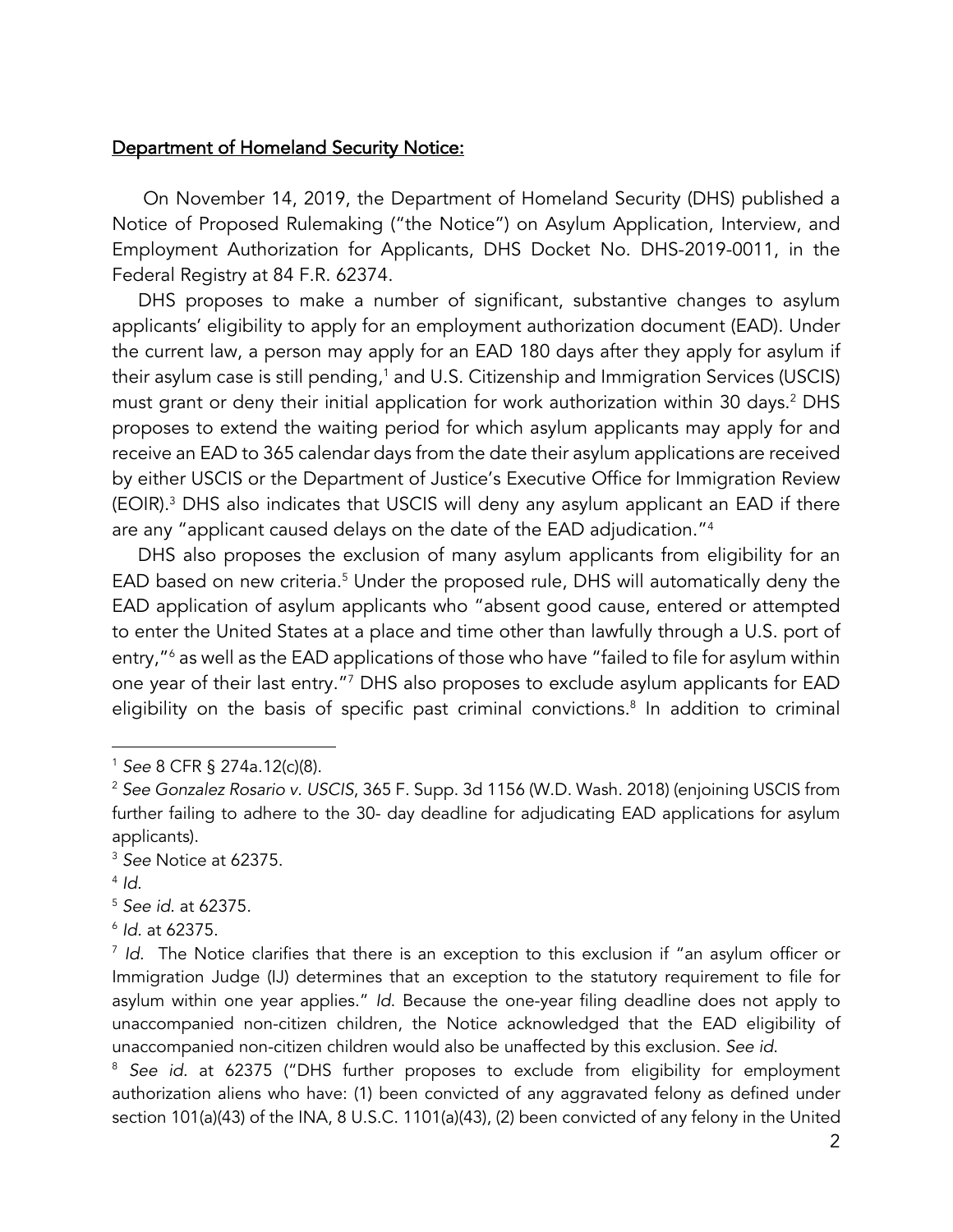convictions, DHS indicates that when an asylum applicant has "unresolved domestic arrests or pending charges involving domestic violence, child abuse, possession or distribution of controlled substances, or driving under the influence of drugs or alcohol," USCIS will exercise its discretion as to whether to deny an otherwise eligible applicant's employment authorization based on "the totality of the circumstances."9 DHS states that it is unable to assess how many individuals will be impacted by the elimination of work authorization for those who entered without inspection and those who have past criminal bars.<sup>10</sup> The Notice also clarifies that only applicants for asylum who are located within the United States may apply for employment authorization<sup>11</sup> — presumably with the intention of excluding asylum applicants subject to the Trump administration's "Remain in Mexico" program from eligibility. 12

 Moreover, DHS proposes to make adjudications of asylum applicant EADs "discretionary to align with the discretionary authority Congress conferred in INA 208(d)(2), 8 U.S.C. § 1158(d)(2)."13 DHS also proposes to make the validity period of EAD authorization "discretionary" for both initial applications and renewals, and to permit USCIS to "set shorter validity periods for initial and renewal [EADs]."14

 The proposed rule would also make a number of changes to the process via which USCIS adjudicates asylum applicant EADs. For instance, the Notice indicates that USCIS will eliminate the current requirement that it "return an incomplete application within 30 days or have it deemed complete for adjudication purposes."15 Additionally, the proposed rule would also create new biometric collection requirements as part of the process of obtaining an asylum applicant EAD.16

States or serious non-political crime outside the United States or (3) been convicted of certain public safety offenses in the United States.").

<sup>9</sup> *Id.* at 62375.

<sup>10</sup> *See id.* at 62395.

<sup>11</sup> *See id.* at 62375.

<sup>12</sup> *See* Human Rights Watch, *We Can't Help You Here: US Returns Asylum Seekers to Mexico*, (2019) ( "The Trump administration has pursued a series of policy initiatives aimed at making it harder for people fleeing their homes to seek asylum in the United States, separating families, limiting the number of people processed daily at ports of entry, prolonging detention, and narrowing the grounds of eligibility for asylum. In January 2019, the administration expanded its crackdown on asylum with a wholly new practice: returning primarily Central American asylum seekers to several border towns in Mexico where they are expected to wait until their US asylum court proceedings conclude, which could take months and even years.") [available at: https://www.hrw.org/sites/default/files/report\_pdf/us\_mexico0719\_web2.pdf].

<sup>13</sup> Notice at 62375.

<sup>14</sup> *Id.* at 62376.

<sup>15</sup> *Id.* at 62375-6.

<sup>16</sup> *See id.* at 62376.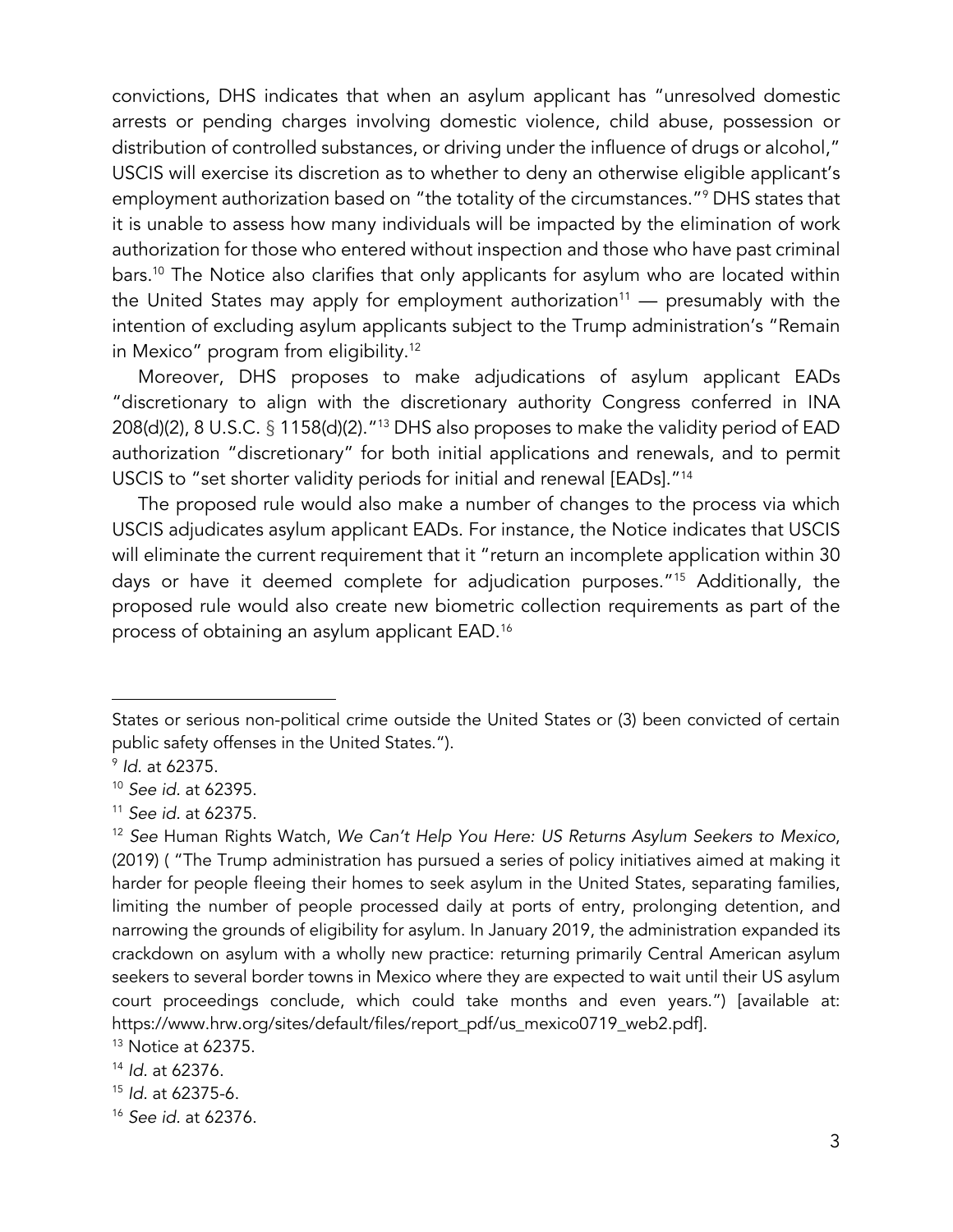DHS's purported justification for these changes is that they will "simplify the adjudication process" for affirmative asylum and work authorization and improve the current asylum case backlog by deterring noncitizens from filing "frivolous, fraudulent, or otherwise non-meritorious applications" and "intentionally delaying" their asylum cases in order to obtain and extend work authorization.17

#### Summary of Arguments

First, DHS fails to adequately examine the impact and cost of the proposed rule. The Notice fails entirely to estimate how many asylum applicants will be impacted by the elimination of EAD eligibility for those who entered without inspection and those with certain criminal histories.18 Without an assessment of the proposed rule's impact on these populations, all of DHS's cost-benefit analysis is inadequate and likely to radically underestimate the true impact of the rule. The rule cannot be implemented until DHS has considered its likely impact and provided estimates for the number of asylum applicants it will ban from working legally.

Second, DHS fails to consider the additional substantial collateral consequences that asylum applicants will suffer without work authorization. In many asylum applicants' cases, the proposed rule will function as an outright ban. The proposed rule will also substantially delay the time it takes for all asylum applicants to receive work authorization and will effectively bar many asylum seekers from legally working during the pendency of their asylum cases. Work authorization allows asylum seekers to successfully integrate into local communities, provide for basic life necessities like housing and healthcare, and secure immigration counsel. The Notice also fails entirely to recognize the most likely outcome that the vast majority of asylum applicants will be forced to engage in unauthorized work, under precarious and exploitative conditions, simply in order to afford basic necessities while their claims are pending.

Third, the proposed rule will also impose significant burdens on local communities, businesses, and legal service providers. Local communities and legal service providers will face substantially greater burdens in trying to provide support for asylum applicants, which will place strain on already limited resources. Businesses that employ asylum seekers will also suffer significant losses in profits beyond DHS's own estimates.

Fourth, the Notice fails to consider how the proposed rule will create substantial burdens for other agencies. For instance, by forcing more asylum applicants into the shadow economy, the new rule will likely impact the work of both the Internal Revenue Service (IRS), and the Department of Labor (DOL). The associated loss of tax revenue as well as the inevitable increases in unauthorized work will likely create additional investigatory work for the IRS. The increase in unauthorized work will also likely result in

<sup>17</sup> *Id.* at 62375.

<sup>18</sup> *See id.* at 62395.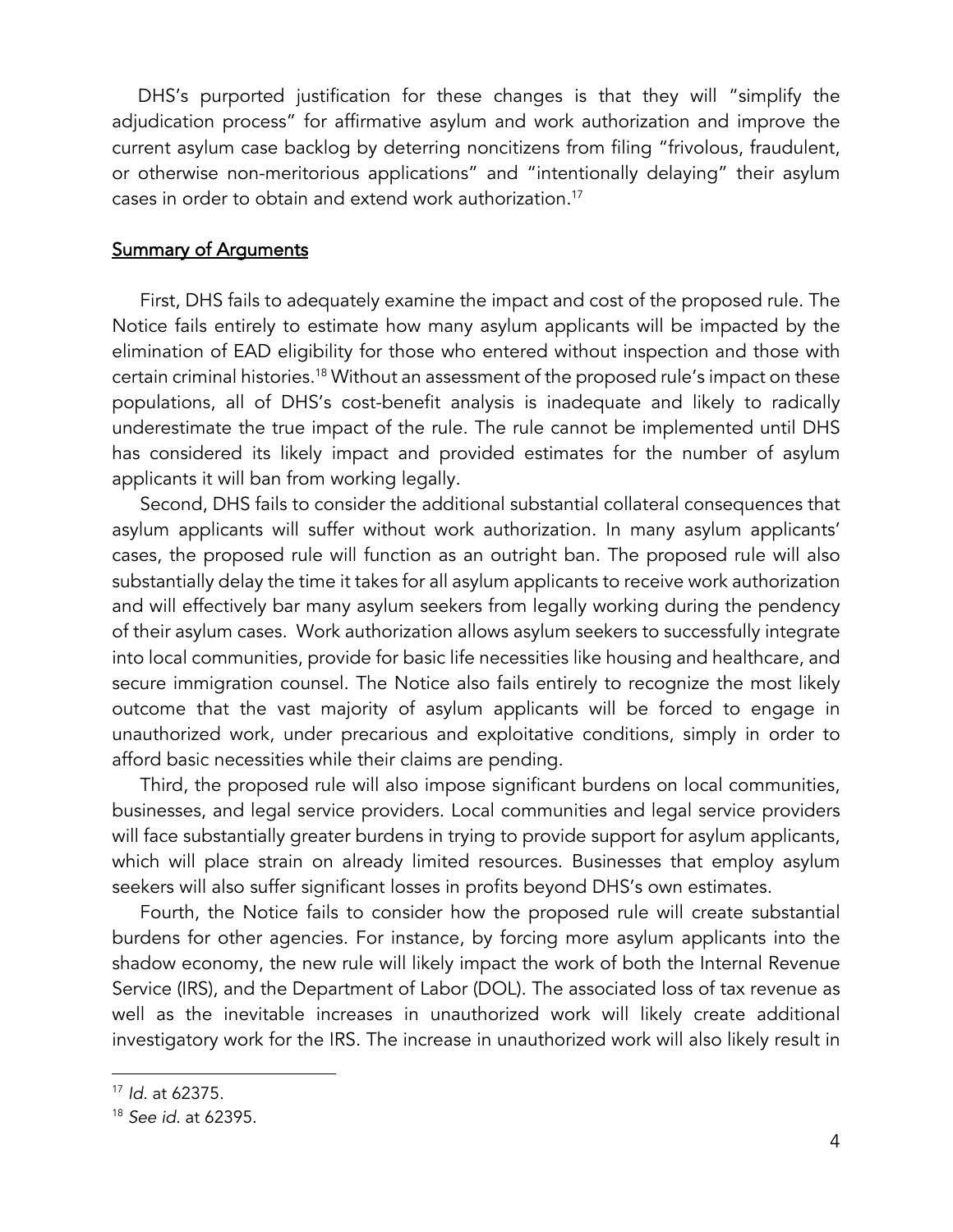a higher incident of wage theft and dangerous work sites, which will require additional investigations and adjudication by the DOL.

Fifth, the proposed rule is also in tension with international legal standards that guarantee asylum seekers the right to work and support themselves. The new rule violates Article 31(1) of the 1951 Convention relating to the Status of Refugees by instituting an unlawful "penalty" for seeking asylum by denying work authorization to those who seek asylum outside of ports of entry.

Sixth, DHS's elimination of work authorization for individuals with certain criminal histories is in tension with the overarching statutory scheme for asylum. The criminal bars to work authorization would reach more broadly than the current bars to asylum eligibility. Additionally, the Notice fails to consider the additional agency burdens these bars would impose, by forcing USCIS adjudicators to engage in complicated legal analysis beyond the expertise of line-officers.

Seventh, the purpose stated in the Notice — deterring "frivolous" asylum claims by "economic migrants" – is not rationally related to the content of the proposed rule. The Notice offers no evidence that the proposed rule will have any such deterrence effect on asylum claims. This is especially concerning given that its most likely effect will be to force asylum seekers – individuals who have fled persecution and risked their lives to come to the United States – into exploitative labor conditions as unauthorized workers. Moreover, the Notice also falsely characterizes individuals fleeing conditions of violence as "economic migrants," and fails to appreciate the underlying factors driving asylum.

 Eighth, the proposed rule is a ban on asylum applicants working legally in the United States, which is motivated by impermissible animus towards Latin American and other asylum seekers. The proposed rule must be viewed as part of the administration's larger campaign to institute an effective ban on seeking asylum at the Mexico-U.S. border. Indeed, the "deterrence" rationale of the Notice is merely an exercise in cruelty — the administration hopes to make living conditions in the United States unbearable for asylum seekers by denying them the ability to work legally and secure basic necessities such that they are effectively coerced into forgoing their legal right to seek asylum.

Ninth, DHS currently lacks statutory authority to implement the proposed rule. Chad Wolf does not have a valid legal claim to the office of DHS Secretary, and thus, all actions that he takes in that role — including promulgating this rule — "shall have no force or effect."19

#### I. DHS Fails to Adequately Estimate the Costs and Impact of the Proposed Rule

DHS's estimates for the costs associated with the proposed rule are flawed and fail to consider the substantial impact of its two major provisions.

<sup>19</sup> 5 U.S.C. § 3348.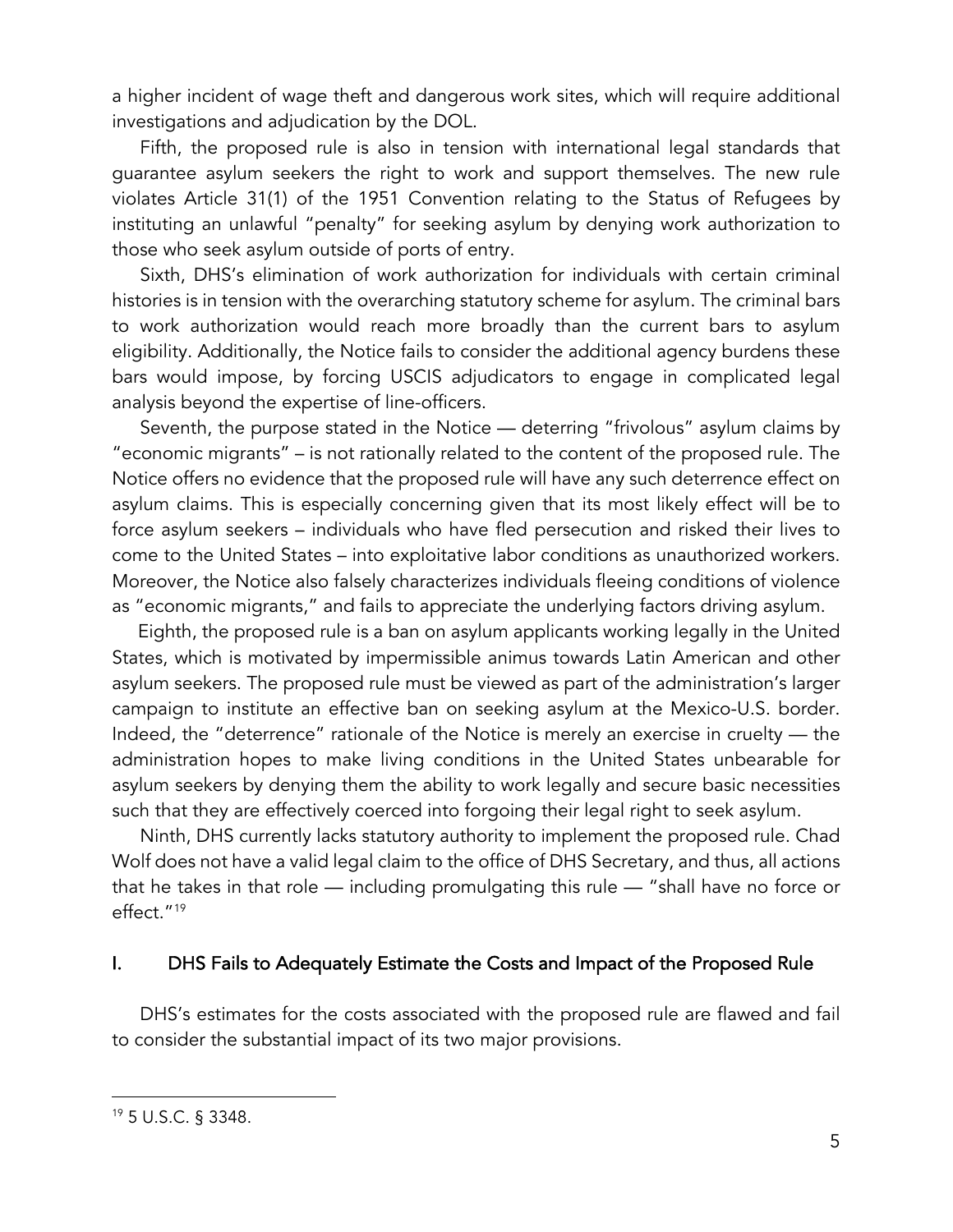DHS underestimates the number of asylum applicants who would be impacted by the proposed rule change. DHS's calculation fails to estimate (1) the number of initial asylum applicants who will be impacted by elimination of work authorization for asylum applicants who do not arrive at ports of entry, and (2) the number of asylum applicants who would be barred from work authorization on the basis of past criminal convictions.<sup>20</sup> DHS must provide estimates of the number of asylum applicants likely to be denied work authorization because they did not arrive at a port of entry as well as the number of asylum applicants likely to barred from work authorization due to past criminal history before it can implement the rule.

The only projected costs of the proposed rule are based on an underestimation of the number of asylum applicants who would be impacted. The Notice states that the proposed regulation would impact approximately 300,000 asylum seekers annually in total<sup>21</sup>, and would result in about \$269.5 million to \$815.9 million annually in lost wages to asylum seekers and about \$41.3 million to \$125 million in lost contributions to Social Security and Medicare.<sup>22</sup> DHS calculated the lost wages to asylum seekers and lost contributions to Social Security and Medicare by analyzing the impact of only about a quarter of EAD holders that the agency determined would be affected.<sup>23</sup> However, a quarter of EAD holders is likely an underestimation of the impacted population.<sup>24</sup> Indeed, as part of its quantitative analysis DHS notes that for the provisions of the proposed rule that would potentially [terminate] some EADs early, DHS could estimate only the portion of the costs — those attributable to affirmative cases because DHS has no information available to estimate the number of defensive cases affected."25

DHS further estimates that for the residual population, the lost earnings would be about \$1.2 billion to \$3.6 billion, and the tax transfers would be about \$182 million to \$551 million annually, which is also likely to be a substantial underestimate given the exclusion of the rule's impact on all defensive cases. <sup>26</sup> At a minimum, DHS should provide an outer and lower bound of costs — including cost estimates of what lost wages and social security contributions would be for all asylum applicants affected by the proposed rule (including defensive cases) — before implementing the proposed rule.

DHS also fails to estimate how the proposed rule would impact the renewal of work authorization for many asylum applicants who have also previously been granted EADs

<sup>20</sup> *See* Notice at 62397 (Noting that the number of individuals affected by these policies is "unknown" to the agency, but that the associated costs would include "forgone earning, lost taxes," and "tax transfers").

<sup>21</sup> *See id*. at 62396.

<sup>22</sup> *See id*. at 62409-10.

<sup>23</sup> *See id.*

<sup>24</sup> *See id.* at 62396.

<sup>25</sup> *Id.*

<sup>26</sup> *See id.* at 62410.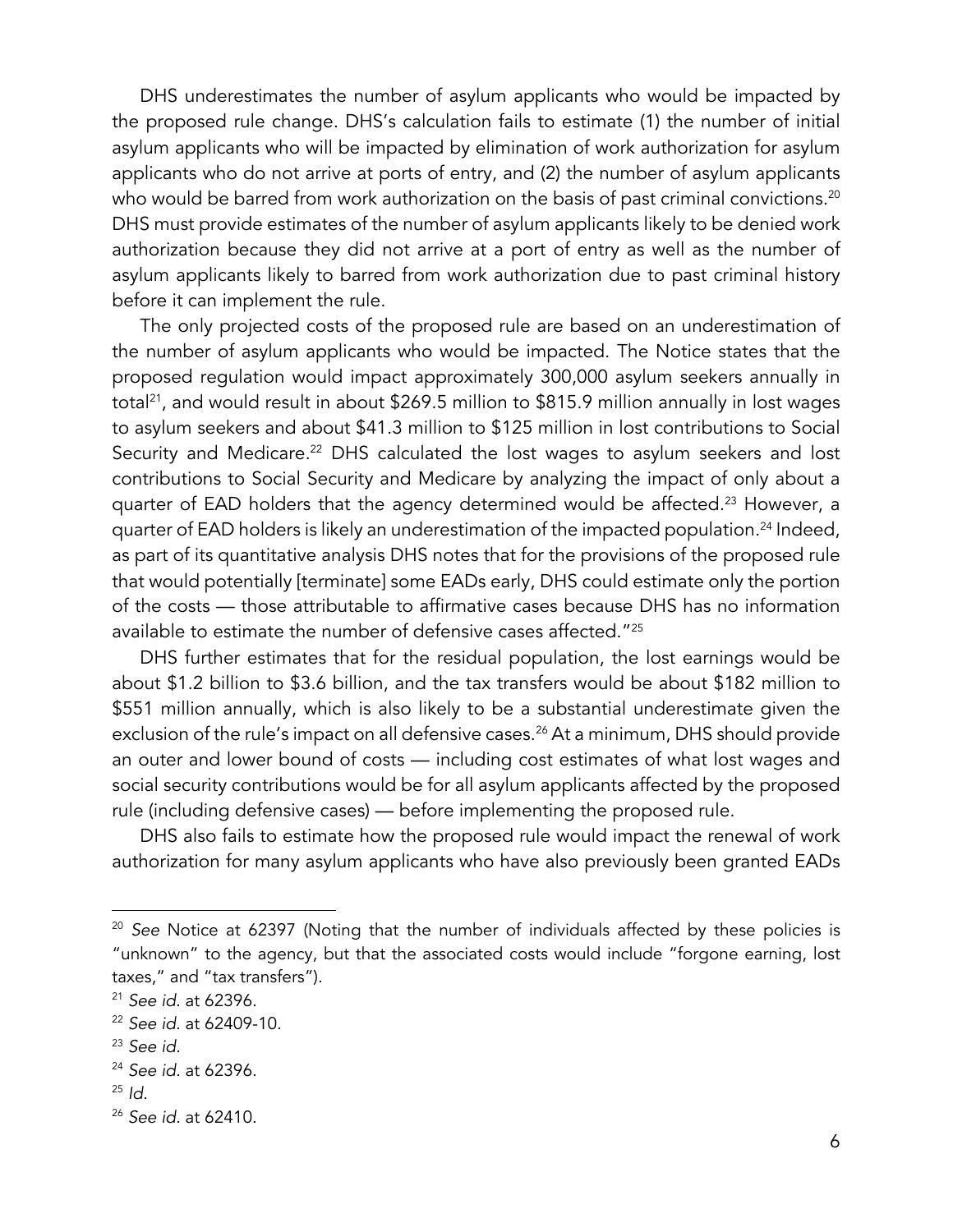but would no longer be eligible for an EAD at the moment of renewal. This would potentially impact thousands of asylum applicants who have previously been granted EADs, and in these cases, force them out of their current jobs. 27

The failure to estimate the impact of this provision of the rule implicates DHS's overall cost benefit analysis of the proposed rule. As such, the agency must not implement the proposed rule until it can provide an adequate and reasonable assessment of the proposed rule's true impact.

# II. The Proposed Rule Will Impose Significant Collateral Consequences on Asylum Seekers Making it Difficult to Successfully Integrate

For many asylum seekers the proposed rule will effectively function as a ban on working legally during the pendency of their asylum cases. The denial of work authorization to asylum applicants who did not arrive at a port of entry in particular, will likely exclude thousands of asylum seekers; this is a particularly egregious exclusion, given that the statute specifically makes individuals eligible for asylum "whether or not" they arrive at a port of entry.<sup>28</sup> The proposed rule's restrictions on work authorization on the basis of past criminal history are also potentially far reaching – and, as discussed in detail below, more far reaching than the criminal bars to asylum eligibility.<sup>29</sup> Because of backlogs in asylum case processing, these proposed rule changes barring asylum applicants from receiving EADs would mean that many asylum applicants have to wait years before being granted asylum, at which time they would finally become eligible to apply for the ability to work legally.<sup>30</sup> Moreover, asylum seekers who have been legally

<sup>27</sup> *See id.* at 62397 (Noting that "the proposed rule would impose the conditions in the rule to renewal filers," but failing entirely to estimate the number effected or costs associated with the application of the rule to renewal filings).

<sup>&</sup>lt;sup>28</sup> 8 U.S.C § 1158(a)(1) ("Any alien who is physically present in the United States or who arrives in the United States (*whether or not at a designated port of arrival* and including an alien who is brought to the United States after having been interdicted in international or United States waters), irrespective of such alien's status, may apply for asylum in accordance with this section." (emphasis added)).

<sup>29</sup> *See infra*, Section VI.

<sup>30</sup> *See* Marissa Esthimer, *Crisis in the Courts: Is the Backlogged U.S. Immigration Court System at its Breaking Point?* MIGRATION POLICY INSTITUTE (Oct. 3, 2019) [available at: https://www.migrationpolicy.org/article/backlogged-us-immigration-courts-breaking-point] (noting that "wait times have skyrocketed in recent years, surpassing 700 days on average that a currently open case has been pending" and that "the growing backlog and pushes to expedite decisions, combined with pre-existing disparities in asylum grant rates, could result in insufficient due process for those who need it most.").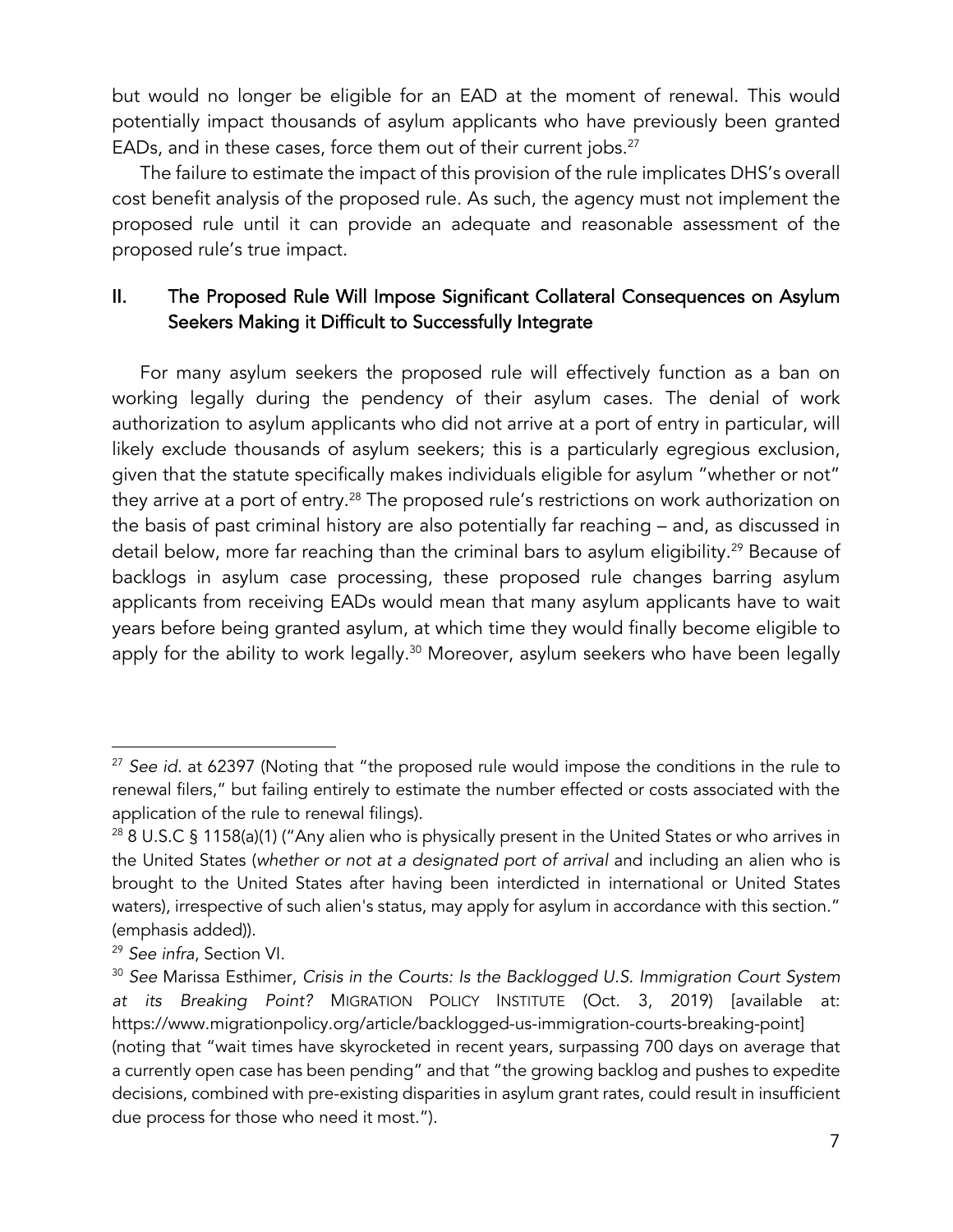working while their cases are pending will also be unable to renew their work authorizations and will likely be forced to leave their jobs.<sup>31</sup>

Asylum seekers will face other issues short of eligibility when attempting to apply for an EAD. For those who will still be eligible for work authorization, there will be significant delays in when they can apply. The proposed rule extends the waiting period to apply for work authorization to 365 days, which will force asylum applicants to find other ways outside of being legally employed to support themselves while their cases are pending. 32 Additionally, the proposed rule also seems likely to result in a number of EAD applications being denied on the basis of mere technicalities. <sup>33</sup>

In order to provide reasonable justification for the new rule, DHS must provide further analysis of how eliminating or delaying work authorization for asylum applicants will impact (1) the ability of asylum seekers to integrate into local communities; (2) the health, well-being and safety of asylum seekers; (3) the likelihood that asylum seekers are forced into exploitative, unauthorized work; and (4) the ability of asylum seekers to obtain immigration counsel.

#### *A. Integration of Asylum Seekers into Local Communities*

The Notice fails to consider how work authorization is essential for asylum applicants to successfully integrate into local communities.<sup>34</sup> The inability of asylum seekers to legally work in the United States will destabilize the lives of individuals and families

<sup>31</sup> *See id*.

<sup>32</sup> *See* Jack Herrera, *What Will Happen if Trump Cancels Work Permits for Asylum Seekers?,* PACIFIC STANDARD (Apr. 30 2019) [available at: https://psmag.com/news/what-will-happen-iftrump-cancels-work-permits-for-asylum-seekers]; Nicole Narea, *A New Trump Administration Proposal Could Put Asylum Seekers Out of a Job*, VOX (Sept. 11, 2019) [available at: https://vox.com/policy-and-politics/2019/9/11/20853362/trump-work-permit-asylum].

<sup>&</sup>lt;sup>33</sup> For instance, consider that under the current regulatory scheme, DHS has 30 days to inform an asylum applicant that her application is incomplete, or that the application has been deemed complete for adjudication purposes and retains that filing date. *See* 8 CFR § 274a.12(c)(8). DHS proposes to remove this regulation – and fails to propose any new deadline for USCIS to inform applicants as to whether their asylum applications are incomplete before denying the I-589 application. *See* Notice at 62388. The effect is that many applicants will learn that their application is incomplete many months after filing, at which time the one-year filing deadline will likely preclude them from receiving asylum — regardless of the merits of their claim. This problem is compounded by the fact that DHS has been increasingly deeming applications "incomplete," based on minor, hyper-technical "problems," such as writing "na" instead of "n/a" to indicate that a question does not apply. 34 *See* Human Rights Watch, *At Least Let Them Work*, 12–16 (Nov. 12, 2013) [available at:

https://www.hrw.org/report/2013/11/12/least-let-them-work/denial-work-authorization-andassistance-asylum-seekers-united] [hereinafter "Human Rights Watch Report"].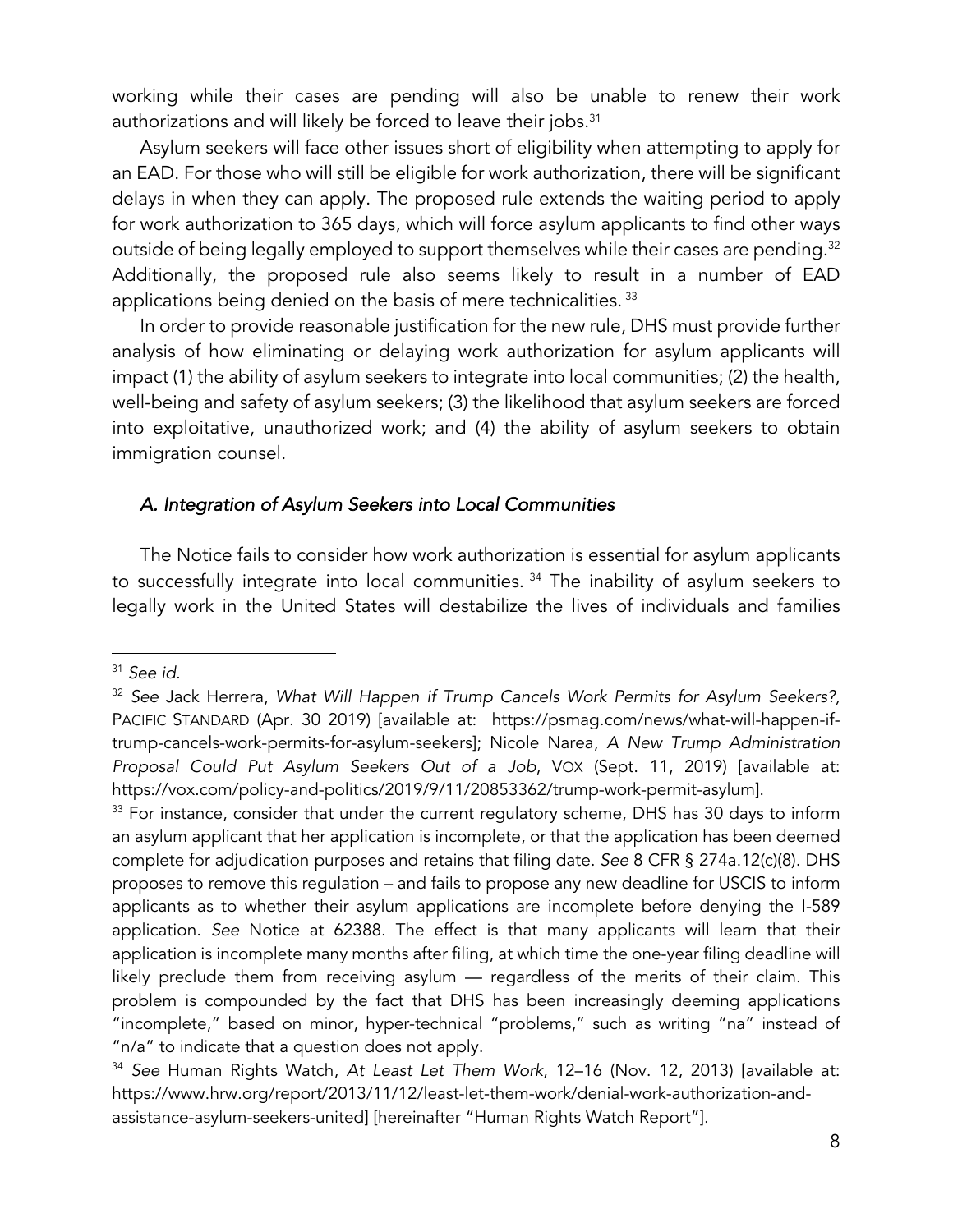already traumatized by the threats and persecution that led them to seek asylum. The story of ASAP's client, Adriana, <sup>35</sup> featured below showcases the significance of employment authorization for asylum applicants.

Adriana entered the United States in 2015. She has not yet had an individual hearing on her asylum claim before an immigration judge. Shortly after arriving in the United States, Adriana received a hearing notice from EOIR scheduling her first hearing for 2016. However, during her intake process with ASAP in early 2016, calling the EOIR hotline uncovered that Adriana had missed a hearing and had been deported *in absentia*. Ultimately it became clear that the EOIR notice had been sent with the wrong date and thus the government's error caused Adriana to receive an *in absentia* deportation order. ASAP filed a motion to reopen on Adriana's behalf, which was granted, vacating the *in absentia* removal order. After reopening her case, EOIR scheduled an individual hearing, which is now still more than a year away.

Through no fault of her own, it has taken Adriana years to get this far in her asylum case. Like many asylum seekers, Adriana was forced to accept unlawful employment in order to support herself and her children. Had she not been able to later secure her EAD or been forced to wait a year before submitting her application, she and her family would have faced even greater obstacles to integration, such as a lack of health insurance and greater financial instability. In discussing the significance of her grant of work authorization, Adriana stated:

For me, having work authorization while my asylum case is pending has made a huge difference, not only in my life, but for the lives of my children. There are children that depend on the work of their parents who came to this country to bring them to safety. Before I had work authorization, I worked at a restaurant where I was treated poorly. I couldn't do anything about it because I wasn't working legally. Now, I have a good job and feel l can support my family.

Having work authorization also gave me an identity document that helped me be able to get health insurance, not only for me, but for my family as well. And now that I am thinking about moving and renting a new apartment, it helps as well to have an identity document from the United States, without which I would have to pay a much larger deposit.

Many of the asylum seekers ASAP works with have stories similar to Adriana's. For thousands of asylum applicants, work authorization makes it possible for them to integrate successfully into their local communities and begin their lives in the United States. The proposed rule, however, will effectively deny many asylum applicants like

 $35$  The name Adriana is a pseudonym used to protect the identity of ASAP's client.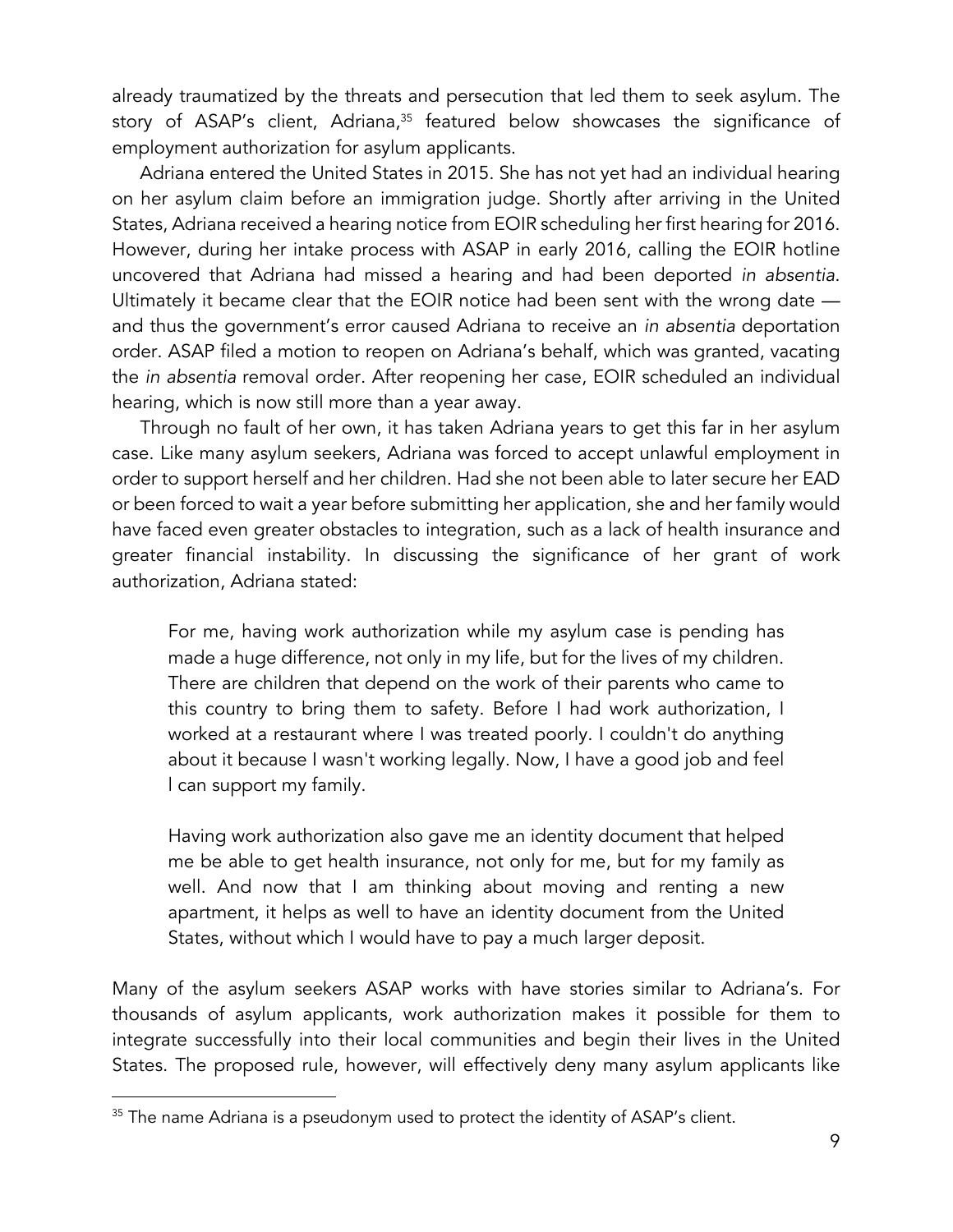Adriana the ability to apply for work authorization, with serious consequences for asylum applicants and their families. DHS must assess the different ways in which lack of employment authorization will make integration more difficult for asylum seekers.

#### *B. Impact on Health, Safety and Well-Being of Asylum Seekers*

The proposed rule would also create a substantial financial difficulty for asylum seekers, beyond the impact of lost wages. When fleeing violence to come to the United States, many asylum seekers travel long distances and expend considerable financial resources in order to complete their journeys.<sup>36</sup> Indeed, according to DHS's own estimates, some asylum seekers spend nearly \$10,000 in attempting to reach the United States, which for many asylum seekers exceeds the entirety of their life savings.<sup>37</sup> As such, asylum seekers often arrive with few — if any, financial resources — and are forced to spend what limited money they have on the basic necessities of life, such as food, clothing, housing, and medical care.<sup>38</sup> For asylum applicants with limited resources, the ability to work is necessary to provide for medical care and to feed their families.

The significant collateral consequences of the proposed rule on asylum seekers will be seen in the areas of health, food security, and housing stability, as evidenced by Adriana's story above and those of many others. <sup>39</sup> Without work authorization and the associated access to employment, asylum seekers will have difficulty obtaining a driver's license in many states, as well as trouble obtaining banking services, adequate housing, and healthcare due to lack of identification.<sup>40</sup> However, DHS does not attempt to estimate these collateral consequences by considering the impact on health insurance coverage or other relevant collateral costs.

<sup>36</sup> *See* Human Rights Watch Report, 10-16.

<sup>37</sup>*See* Dep't of Homeland Security, *Efforts by DHS to Estimate Southwest Border Security Between Points of Entry* (Sept. 2017) at 13-14, [available at: https://www.dhs.gov/sites/default/files/publications/17\_0914\_estimates-of-border-security.pdf] (estimating some immigrants may pay up to \$9,200 to arrive in the U.S.); *see also* Philip Bump, Most migration to the U.S. costs money: there's a reason asylum doesn't, WASHINGTON POST (Apr. 30, 2019) [available at: https://www.washingtonpost.com/politics/2019/04/30/mostmigration-us-costs-money-theres-reason-asylum-doesnt/].

<sup>38</sup> *See* Ted Hesson, *Why So Many Asylum Seekers Come to America and Wind Up Homeless*, VICE (Mar. 11, 2016) [available at: https://www.vice.com/en\_us/article/exqjn4/why-so-manyasylum-seekers-end-up-homeless].

<sup>39</sup> *See* Human Rights Watch Report at 26–34 (detailing how lack of work authorization causes "physical and emotional harm," to asylum seekers, impacts their ability to secure housing and food, and increases their "vulnerability to exploitation.").

<sup>40</sup> *See id.* at 15 (noting that until an asylum seeker is either granted asylum or work authorization, they are eligible for few, if any, social service benefits in the United States).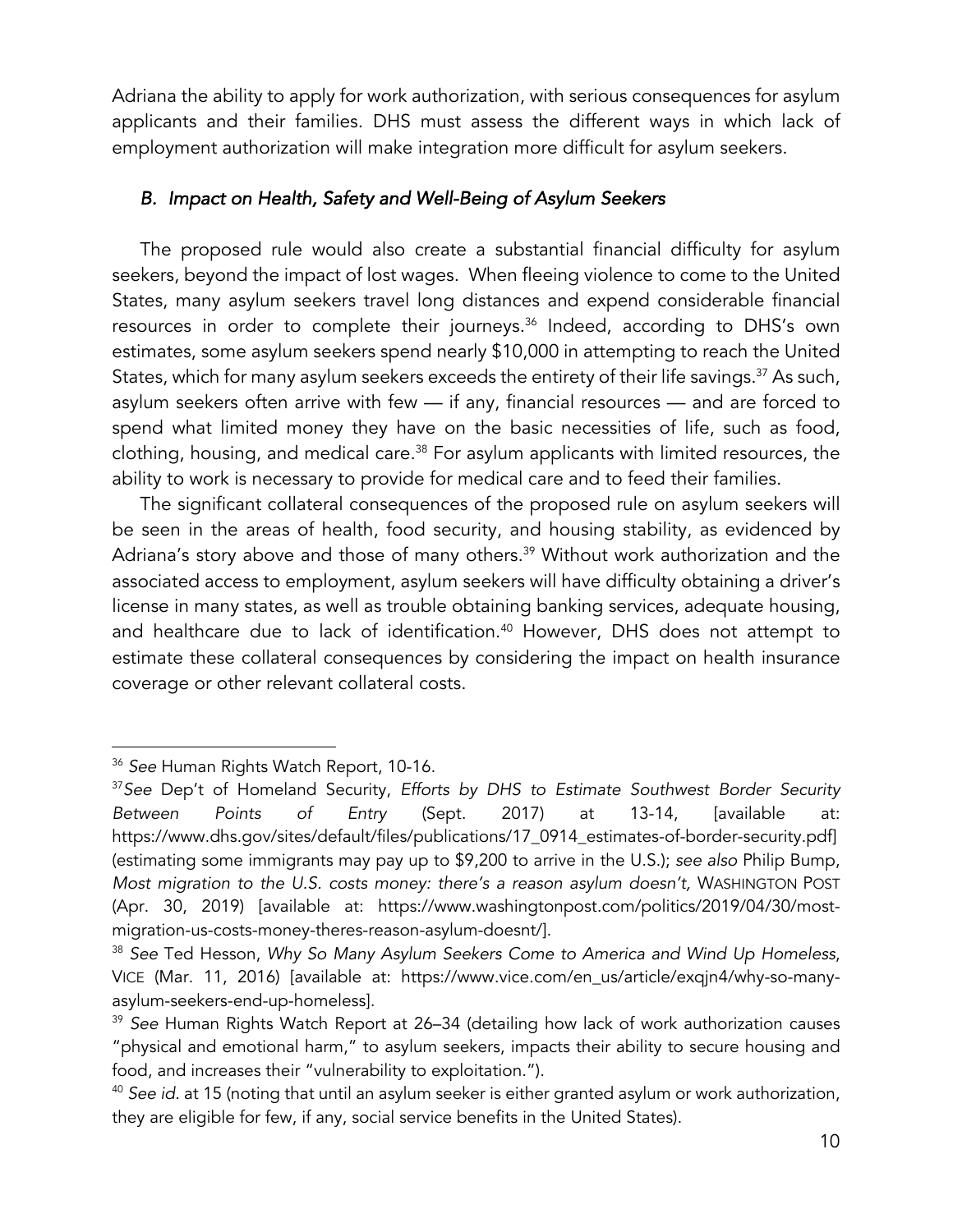DHS must consider and provide analysis regarding the extent to which these additional burdens will be placed on asylum seekers, as well as the cost to their family members.

#### *C. Unauthorized Work Under Precarious and Exploitative Conditions*

The financial destabilization created by the inability of asylum applicants to obtain work authorization will also put asylum applicants at greater risk by increasing the likelihood that they will remain in abusive living situations and predatory employment relationships.<sup>41</sup> ASAP has worked with many asylum seekers who find themselves in vulnerable situations upon arrival in the United States because their access to financial resources is limited. Receiving an EAD is often the key to independence and stability: the ability to work allows an asylum applicant to pay for housing, buy food, pay for medical care, and otherwise participate in their local communities.

Without the ability to work lawfully, however, asylum seekers may be forced to endure dangerous living conditions or abuse in order to be able to live in the United States while awaiting the adjudication of their asylum applications.<sup>42</sup> Human Rights Watch conducted a series of interviews that illustrate this point:

Forcing asylum seekers to rely on others for subsistence permits, and even encourages, abusive and exploitive relationships. Amina Esseghir, a former caseworker at the International Institute of New Jersey, said that one of her clients, a 21-year-old female asylum seeker, was taken in by a family who provided for her well-being. But this situation created an "odd power dynamic" between family members and the dependent asylum seeker. Members of the family told the asylum seeker that they were going to prostitute her out to make money. Esseghir noted that the client "was in a situation where if she didn't do what the [family] wanted, she would be homeless.

#### $[...]$

Asylum seeker Isabel C.'s boyfriend is physically, verbally, and psychologically abusive. He confines her within his home and away from her cousins. She is afraid to leave because she does not want her daughter to go hungry or live on the streets. She said that she will not be able to support herself and her daughter because she cannot work. Isabel's lack of work authorization as an asylum seeker is one factor keeping her in a situation of domestic violence. "I

<sup>41</sup> *See id.* at 33–34.

<sup>42</sup> *See id.* at 34.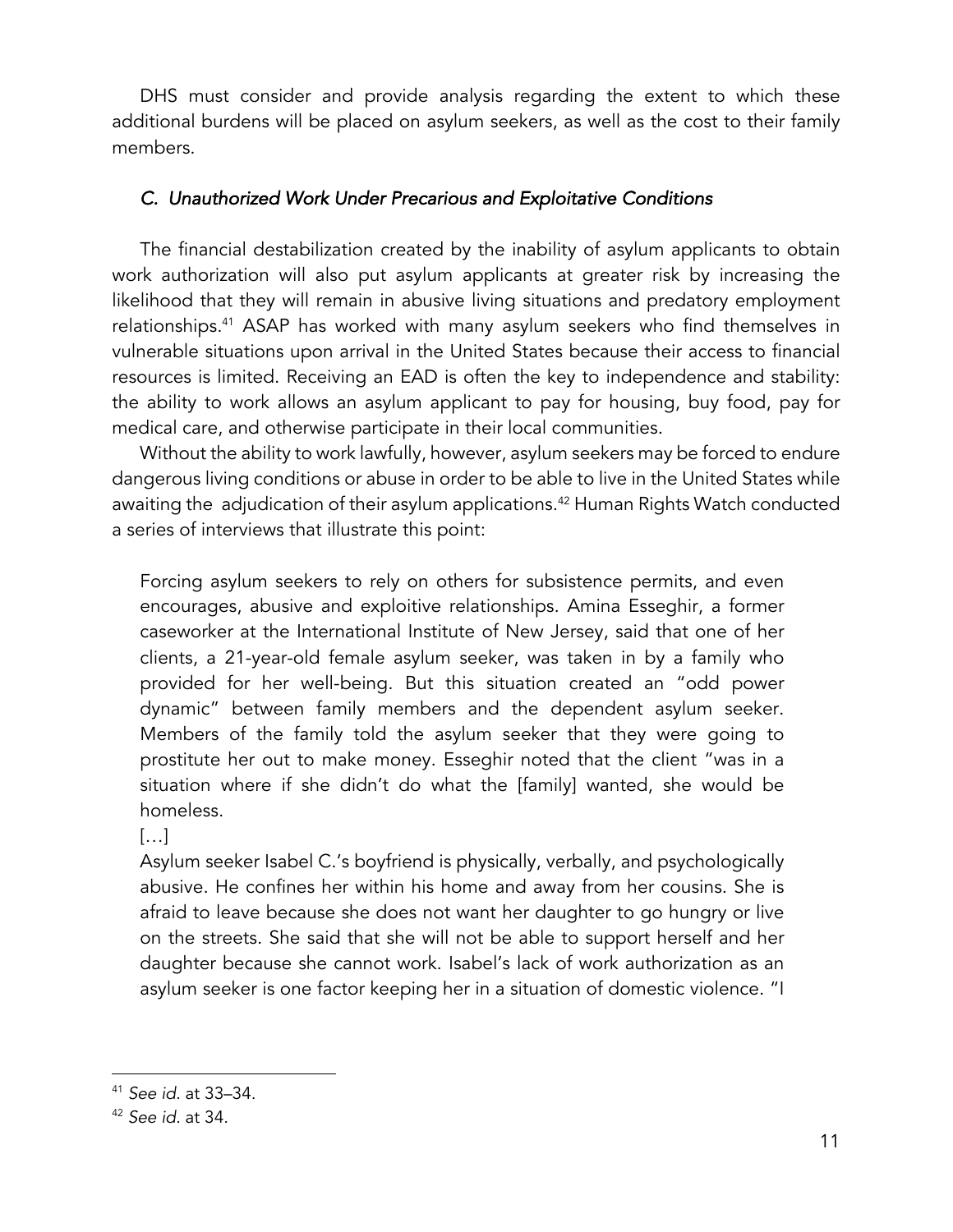am scared for myself and my daughter. There is no place for us. I wonder if I will ever be able to provide a better life for her."<sup>43</sup>

The ability to work makes it easier for asylum seekers to extricate themselves from dangerous living situations and exploitative working conditions. <sup>44</sup> The Notice fails to consider how EAD exclusion and the extended waiting period will force many asylum applicants to engage in unauthorized work and subject them to other dangerous environments. The government must therefore address and estimate to what extent the proposed rule will result in higher levels of unauthorized and exploitative labor before implementing it.

## *D. Impact on Asylum Applicants' Ability to Obtain Immigration Counsel*

DHS fails to address how the rule would impact the ability of asylum applicants to obtain immigration counsel. ASAP provides asylum seekers in defensive proceedings with pro se assistance filing I-589's and EAD applications. Given that asylum seekers do not currently have a right government-funded counsel like criminal defendants,<sup>45</sup> their ability to work and hire private counsel to represent them is essential. For many of the asylum seekers ASAP works with, obtaining work authorization allows them to save sufficient funds to hire private immigration counsel.

Noncitizens who are represented are significantly more likely than their unrepresented counterparts to obtain immigration relief, such as asylum.<sup>46</sup> Access to immigration counsel is particularly important in the defensive asylum context, in which applicants find themselves in an adversarial proceeding before an immigration judge. Nationwide, only 10% of unrepresented defensive asylum applicants win relief, while thousands of pro se litigants receive deportation orders despite having strong claims.<sup>47</sup>

<sup>43</sup> *Id*. at 33-34.

<sup>44</sup> *See id.* at 34–35.

<sup>45</sup> *See* Ingrid Eagly & Steven Shafer, *A National Study of Access to Counsel in Immigration Court*, 164 U. PA. L. REV. 1, 48–50 & 71 (2015) (detailing the significance of legal representation in immigration proceedings for case outcomes); New York Immigrant Representation Study, *Accessing Justice: The Availability and Adequacy of Counsel in Immigration Proceedings*, 33 CARDOZO L. REV. 357, 363–64 (2011) (discussing the consequences of lack of adequate legal representation in immigration cases).

<sup>46</sup> *See* The Vera Institute, THE CASE FOR UNIVERSAL REPRESENTATION, (Dec. 2018) [available at: https://www.vera.org/advancing-universal-representation-toolkit/the-case-for-universalrepresentation-1] (highlighting how having counsel on both sides increases efficiency of immigration proceedings).

<sup>47</sup> *See* Transactional Records Access Clearinghouse (TRAC), Asylum Representation Rates Have Fallen Amid Rising Denial Rates, (Nov. 12, 2017) [available at: https://trac.syr.edu/immigration/reports/491/].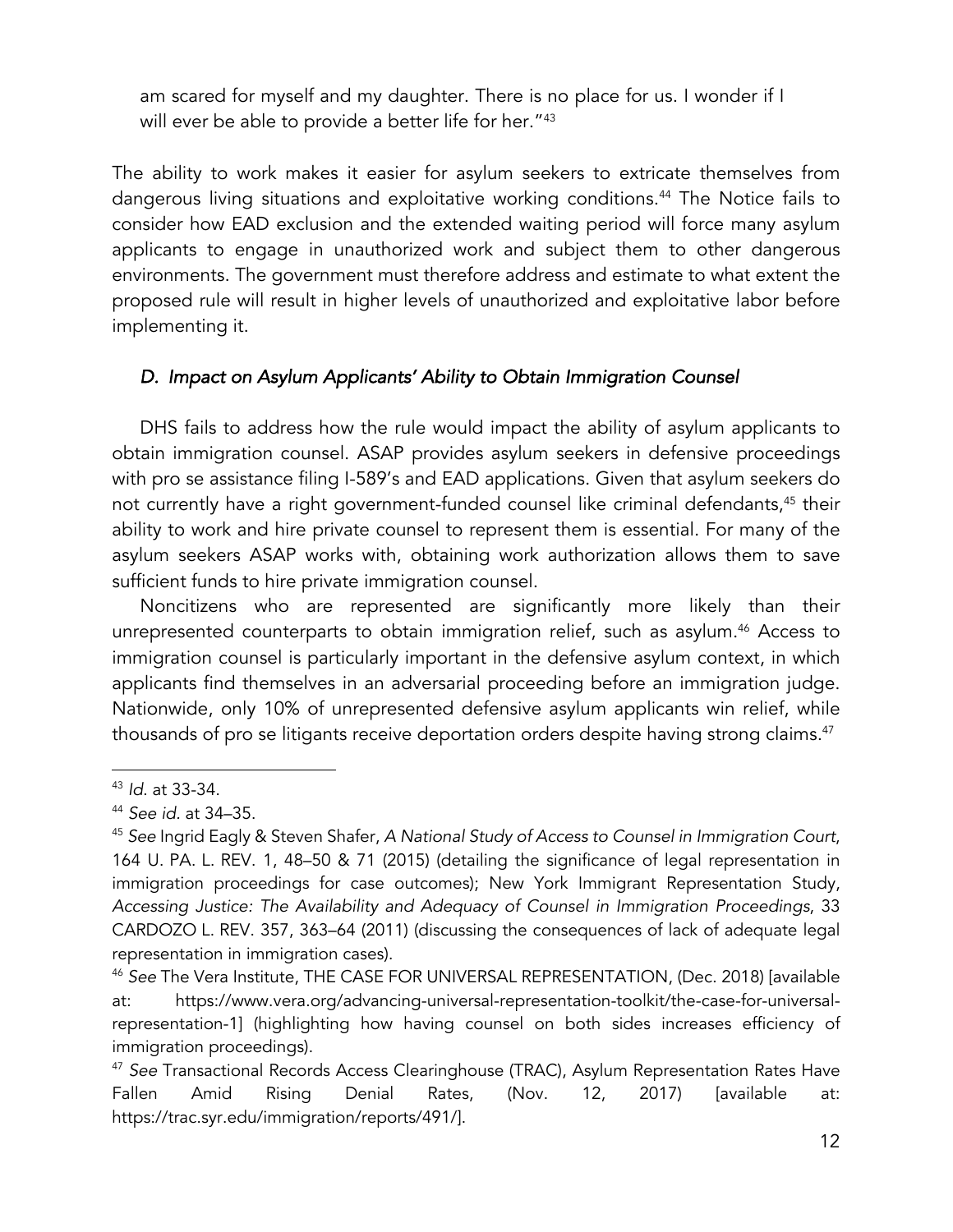Under the proposed rule, asylum seekers who cannot legally work will be significantly less likely to be able to afford legal counsel, and therefore significantly less likely to prevail in their asylum cases. The government must address the proposed rule's impact on asylum seekers' ability to obtain immigration counsel before implementation.

## III. The Proposed Rule Does Not Consider its Negative Impact on Local Communities, Businesses, Legal Service Providers

### *A. Impact on Local Communities*

The impact of the proposed rule will also be felt across communities: it is likely that rates of homelessness will increase, and that the resources of community service providers will consequently be stretched thin. Asylum applicants, barred from employment authorization, or forced to wait for authorization for indeterminate lengths of time, will likely be forced to rely on greater community support, including assistance from family members, food banks, shelters, and other local charities.

Losing eligibility for work authorization or delays in obtaining it will also likely increase the risk of violence and victimization of asylum applicants in the United States; this in turn could lead to greater expenditure of local law enforcement resources to investigate and prosecute instances of violence against asylum applicants. Additionally, public schools may have to shift resources to providing counseling and other psychological services to traumatized children who have witnessed or suffered domestic violence. The Notice also fails to address these potential societal impacts on U.S. citizens and other community members, nor does it address the subsequent financial costs incurred by local communities where asylum applicants reside.

DHS must consider the additional impact of the rule on local communities and factor the cost to those communities into its analysis of the proposed rule.

### *B. Impact on Local Businesses and Economies*

By ensuring many asylum applicants cannot legally work, the proposed rule will have negative consequences for domestic businesses and local economies beyond the agency's estimates.

DHS acknowledges that this proposed rule may impact companies that hire or currently employ asylum seekers because businesses would have to find replacement labor, incur opportunity costs by having to choose the next best alternative to immediate labor, and potentially lose money in the form of lost productivity and potential profits. 48

<sup>48</sup>*See* Notice at 62380. USCIS uses its estimates of lost wages to asylum seekers as a proxy for estimating costs to employers, which is inadequate. DHS must separately assess any costs to employers as a result of the proposed rule.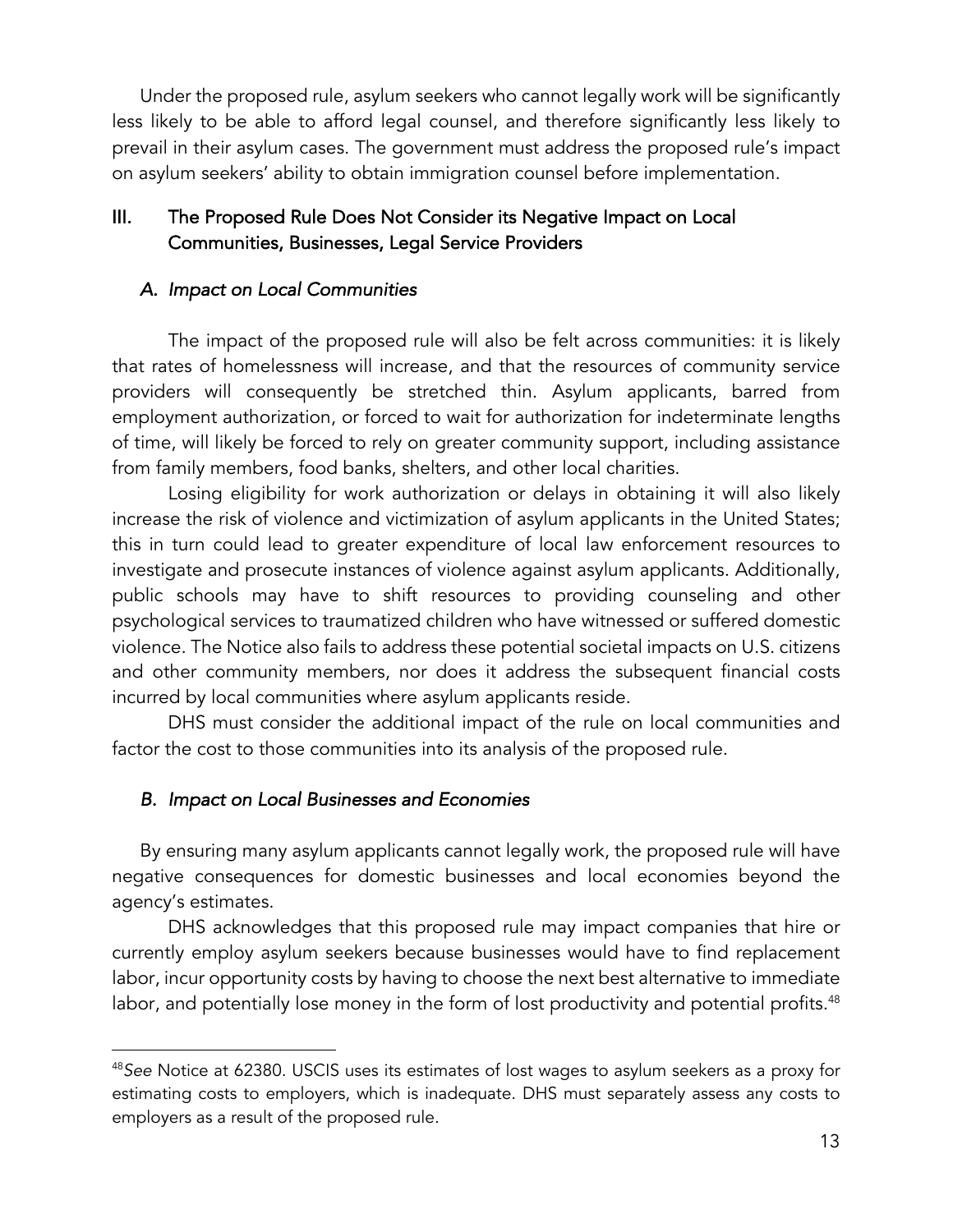Indeed, many business sectors rely heavily on the labor of immigrants, including asylum seekers with work authorization while their cases are pending before an immigration judge or an asylum officer.<sup>49</sup>

However, DHS's analysis fails to consider that companies that have already hired asylum applicants may lose their employees who are unable to renew their existing work authorization, with the attendant loss of skills, knowledge, and experience.<sup>50</sup> Importantly, asylum seekers often fill positions that businesses in the United States cannot fill otherwise. <sup>51</sup> For example, asylum seekers may come with credentials that are in short supply in the U.S. workforce, or in a specific community, which benefits from the arrival of workers with specialized skills or experiences making them uniquely qualified to perform certain work.<sup>52</sup> To the extent that asylum seekers bring skills or training that are otherwise absent from the workforce, companies that would have hired them will bear significant costs in trying to fill positions, or, alternatively, the costs of being unable to

<sup>49</sup> *See, e.g.*, Stacey Vanek Smith and Cardiff Garcia, *Worker Shortage Hurts California's Agriculture Industry*, NPR (May 3, 2018) [available at: https://npr.org/2018/05/03/607996811/worker-shortage-hurts-californias-agriculture-industry]; Alfred Corchado, *Companies squeezed by labor shortage welcome immigrants*, Seattle Times (May 22, 2018) [available at: https://seattletimes.com/business/companies-squeezed-by-laborshortage-welcome-immigrants/]; Shelly Hagan, *Immigrants Help to Alleviate U.S. Health Care Staffing Shortage*, Bloomberg (June 3, 2019) [available at: https://www.bloomberg.com/news/articles/2019-06-03/immigrants-help-to-alleviate-u-s-healthcare-staffing-shortage].

<sup>50</sup> *See* Notice at 62380-82. While a reduction in employment tax transfers is included in DHS's current cost summary, this is only calculated for those with affirmative cases. Furthermore, this calculation includes only Medicare and Social Security taxes, and not income taxes paid by either asylum applicants or the employer. This is flawed analysis, however, because reduced employment for asylum applicants is likely to represent net losses rather than transfers. Moreover, the Notice seemingly ignores costs associated with reduced firm productivity.

<sup>51</sup> *See* Upwardly Global, *Upwardly Global's Public Comment on Work Authorization for Asylum Seekers* (Oct. 10, 2019) [available at: https://upwardlyglobal.org/all-news/upwardly-globalspublic-comment-work-authorization-asylum seekers/].

<sup>52</sup> *See, e.g*., Maine Business Immigration Coalition, Public Comment, *Re: USCIS 2018-0001: Removal of 30-Day Processing Provision for Asylum Applicant-Related Form I-765 Employment Authorization Applications* (Oct. 30, 2019) [available at: https://regulations.gov/document?D=USCIS-2018-0001-0078] (discussing the unique contributions of asylum seekers to local businesses and the state economy); *see also*, Sarah Matusek, *Among Those Helping Maine's New Arrivals: Other Immigrants,* CHRISTIAN SCIENCE MONITOR (Aug. 13, 2019) [available at: https://www.csmonitor.com/USA/Society/2019/0813/Among-those-helping-Maine-s-newarrivals-Other-immigrants].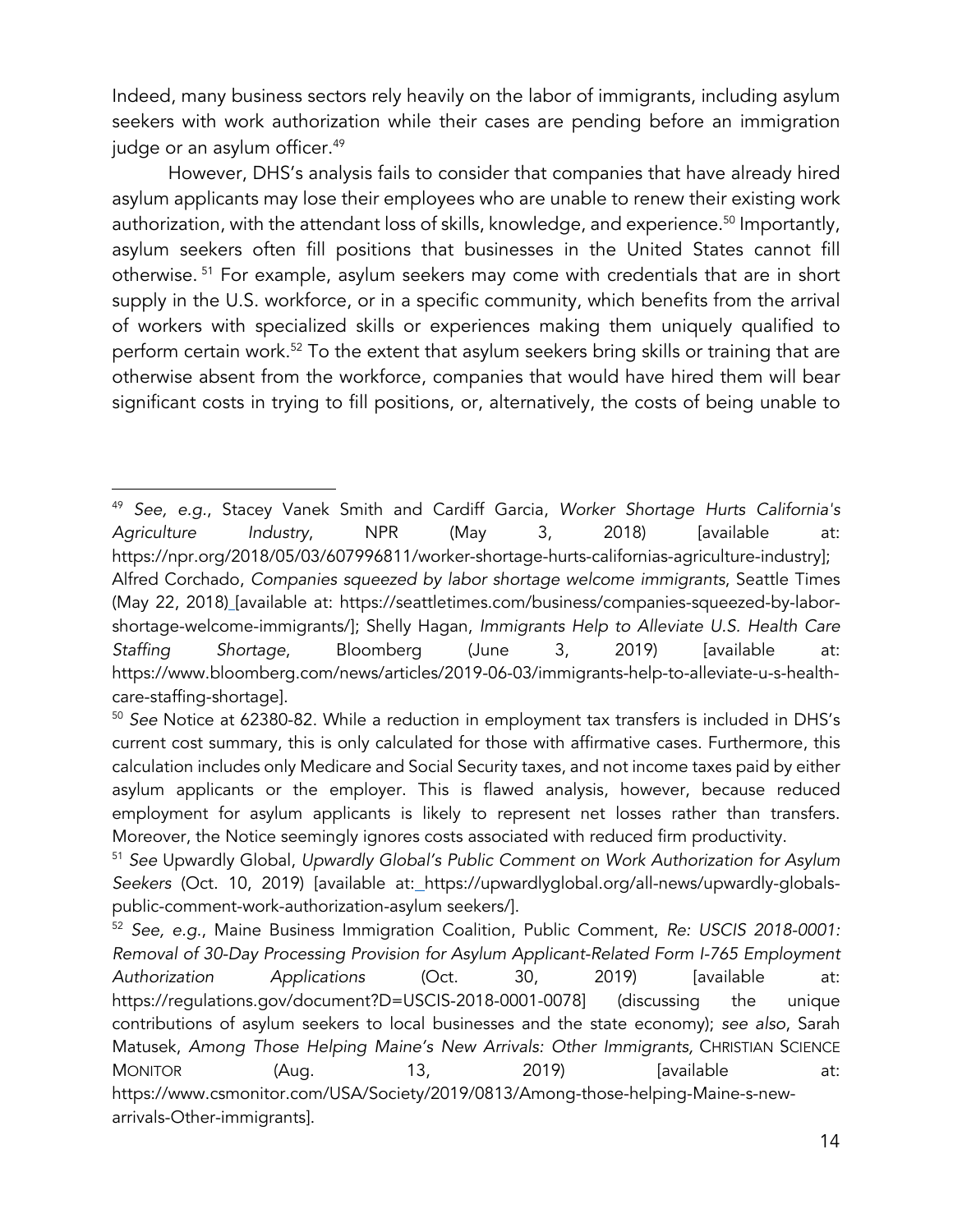fill positions.<sup>53</sup> The net result will likely be substantial lost profits and productivity for local businesses.

 Additionally, DHS's analysis fails to consider the larger economic impact that the rule will have on local economies. In an open letter in 2017, 1,470 economists noted that immigrants provide a "significant competitive advantage" to the U.S. economy, heightening levels of innovation and flexibility within industry.<sup>54</sup> The proposed rule would unnecessarily deny businesses and organizations the economic advantages provided by asylum seekers' who will lose eligibility for EADs. Moreover, asylum seekers bring a wide and deep range of professional experience to their work, which cannot always be replaced by a native workforce. Recent empirical immigration research suggests that native and immigrant labor are complements, rather than substitutes.<sup>55</sup> Accordingly, restricting asylum applicants from the labor market because might actually lead to adverse impacts on native worker prospects,<sup>56</sup> which is not contemplated at all as a potential consequence of the proposed rule.

DHS must consider the impact of the proposed rule on the local businesses, and reevaluate its economic cost benefit analysis to provide a more complete picture of the proposed rule's impact on the economy and private sector. Given the substantial additional costs and losses outlined above, DHS should consider whether it would be better to withdraw the proposed regulation in light of this additional impact.

### *C. Impact on Legal Service Providers*

The proposed rule will also create significant burdens and hardships for some legal service providers. Public defender organizations and criminal defense attorneys will face

<sup>53</sup> *See, e.g.*, Stacey Vanek Smith and Cardiff Garcia, *Worker Shortage Hurts California's Agriculture Industry*, NPR (May 3, 2018) [available at: https://npr.org/2018/05/03/607996811/worker-shortage-hurts-californias-agriculture-industry]; Alfred Corchado, *Companies Squeezed by Labor Shortage Welcome Immigrants*, SEATTLE TIMES (May 22, 2018) [available at: https://seattletimes.com/business/companies-squeezed-by-laborshortage-welcome-immigrants/]; Shelly Hagan, *Immigrants Help to Alleviate U.S. Health Care Staffing Shortage*, BLOOMBERG (June 3, 2019) [available at: https://www.bloomberg.com/news/articles/2019-06-03/immigrants-help-to-alleviate-u-s-healthcare-staffing-shortage].

<sup>54</sup> New American Economy, *Open Letter from 1,470 Economists on Immigration* (Apr. 12, 2017) [available at: https://www.newamericaneconomy.org/feature/an-open-letter-from-1470 economists-on-immigration/].

<sup>55</sup> *See, e.g*., Jongkwan Lee, Giovanni Peri, Vasil Yasenov, *The Labor Market Effects of Mexican Repatriations: Longitudinal Evidence from the 1930s*, NBER WORKING PAPER, (Oct. 2019) [available at: https://www.nber.org/papers/w26399].

<sup>56</sup> *See* G. I. P. Ottaviano & G. Peri, *Rethinking the Effect of Immigration on Wages*, 10 J. EUR. ECON. ASS'N 152 (2012).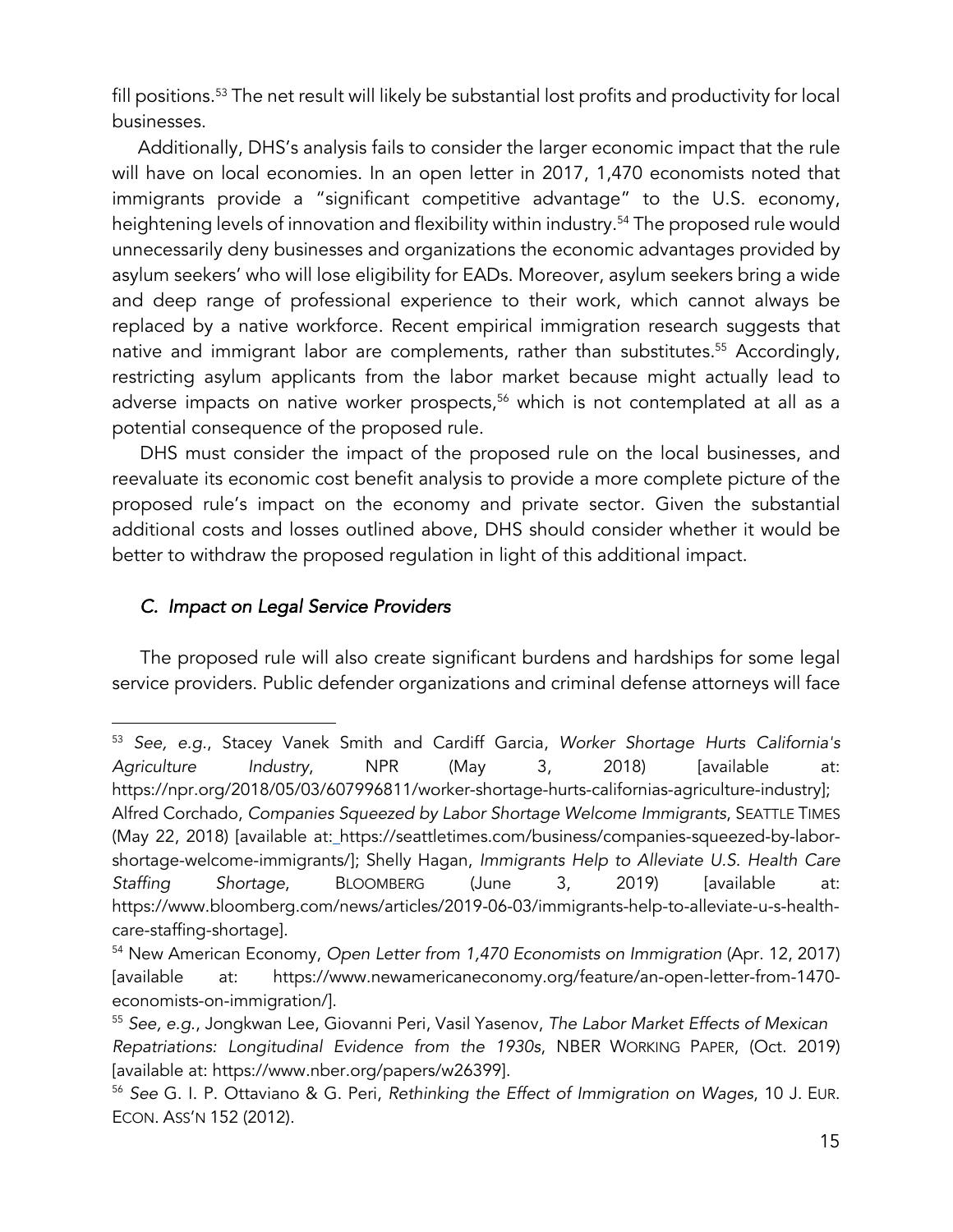additional burdens in advising clients. In order to be comprehensive and accurate in advising asylum seekers about the collateral consequences of criminal convictions (and open criminal cases more generally), criminal attorneys must advise their clients about the consequences of accepting plea deals in their criminal cases.<sup>57</sup> This proposed rule would thus require them to become familiar with the results of case-by-case USCIS adjudications, given that part of the final rule proposes increasing the exercise of discretion with respect to pending criminal cases.

The government should consider and estimate the impact of the proposed rule on legal service providers, including public defender offices funded by state and local governments, before promulgating this proposed rule.

## IV. The Notice Fails to Consider the Rule's Impact on EOIR, the IRS, and the DOL

DHS has not properly considered or evaluated the additional burden that the rule will place on various federal agencies. In order to promulgate the rule, DHS must adequately assess its cost on EOIR, the IRS, and the DOL.

### *A. Increased Backlogs in Immigration Court*

The rule could inadvertently increase the backlogs in immigration court. The changes to EAD eligibility and extended delay in waiting time will result in a higher number of asylum applicants being unable to pay for private immigration counsel and increasingly forced to seek out pro bono representation. As such, reasonable continuances are more likely to be requested to allow asylum applicants in defensive proceedings to look for pro bono counsel. Additionally, for those applicants who are forced to proceed pro se, immigration courts will be required to expend more time and resources in eliciting testimony and evaluating evidence in their cases. <sup>58</sup>

<sup>57</sup> *See Padilla v. Kentucky*, 559 U.S. 356 (2010).

<sup>58</sup> *See* The Vera Institute, THE CASE FOR UNIVERSAL REPRESENTATION, (Dec. 2018) [available at: https://www.vera.org/advancing-universal-representation-toolkit/the-case-for-universal-

representation-1] (highlighting how having counsel on both sides increases efficiency of immigration proceedings); *see also*, Ingrid Eagly & Steven Shafer, *A National Study of Access to Counsel in Immigration Court*, 164 U. PA. L. REV. 1, 48–50 & 71 (2015) (detailing the significance of legal representation in immigration proceedings for case outcomes); New York Immigrant Representation Study, *Accessing Justice: The Availability and Adequacy of Counsel in Immigration Proceedings*, 33 CARDOZO L. REV. 357, 363–64 (2011) (discussing the consequences of lack of adequate legal representation in immigration cases).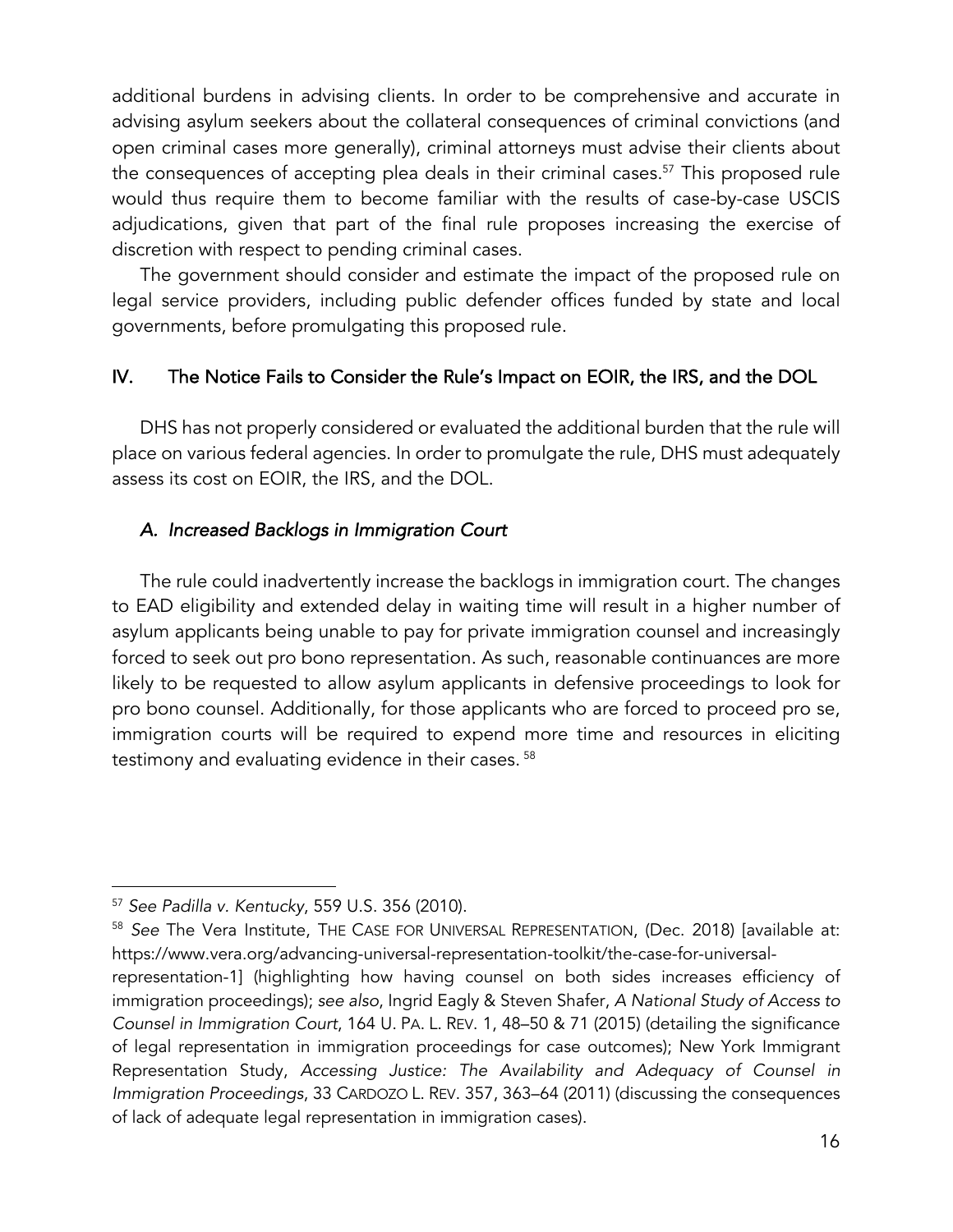Defensive asylum applicants are also currently dissuaded from seeking continuances, because if they do so, they become ineligible for an EAD.<sup>59</sup> The proposed rule, however, will render many asylum seekers in defensive proceedings ineligible for work authorization, therefore removing this disincentive to ask for continuances, and as such, possibly increasing delays in immigration proceedings. Moreover, if defensive asylum applicants pursued continuances in greater numbers, it would result in an even longer backlog for an already overburdened immigration court system — a result that would be directly counterproductive to the Notice's stated goals of unburdening the immigration system.<sup>60</sup>

The Notice does not address whether the proposed rule could result in a higher volume of continuances, nor does it consider how increased continuances could strain EOIR's limited resources and capacity to timely adjudicate cases. Before implementing the rule, DHS must consider whether the rule would negatively impact EOIR, and specifically address the potential for an increased backlog at the immigration courts and the subsequent cost incurred by EOIR.

### *B. Additional IRS Investigatory Work*

 The rule would also create additional burdens on the IRS, both as a result of a reduction on taxable income, and increased investigations of tax liability for unauthorized employment. The IRS stands to lose income revenue for asylum applicants who would otherwise be eligible for employment and taxation. Unauthorized work may also result in tax evasion by employers and individuals, requiring additional investigations by the IRS. DHS has not fully considered the tax revenue that would be lost, or the additional investigatory work of the IRS that will follow as a result of limiting taxable work opportunities for asylum applicants. Therefore, DHS must assess the additional burdens the rule would create for the IRS before implementation.

# *C. Higher Levels of Unauthorized Work and Additional Investigatory Burdens for DOL*

The rule could also create additional burdens for the DOL by forcing it to investigate higher incidents of wage theft, and other unsafe working conditions monitored by its

<sup>59</sup> *See* EOIR, *The 180-Day Asylum EAD Clock Notice* [available at: https://www.uscis.gov/sites/default/files/USCIS/Humanitarian/Refugees%20%26%20Asylum/As ylum/Asylum\_Clock\_Joint\_Notice\_-\_revised\_05-10-2017.pdf].

<sup>60</sup> *See* Notice at 62389.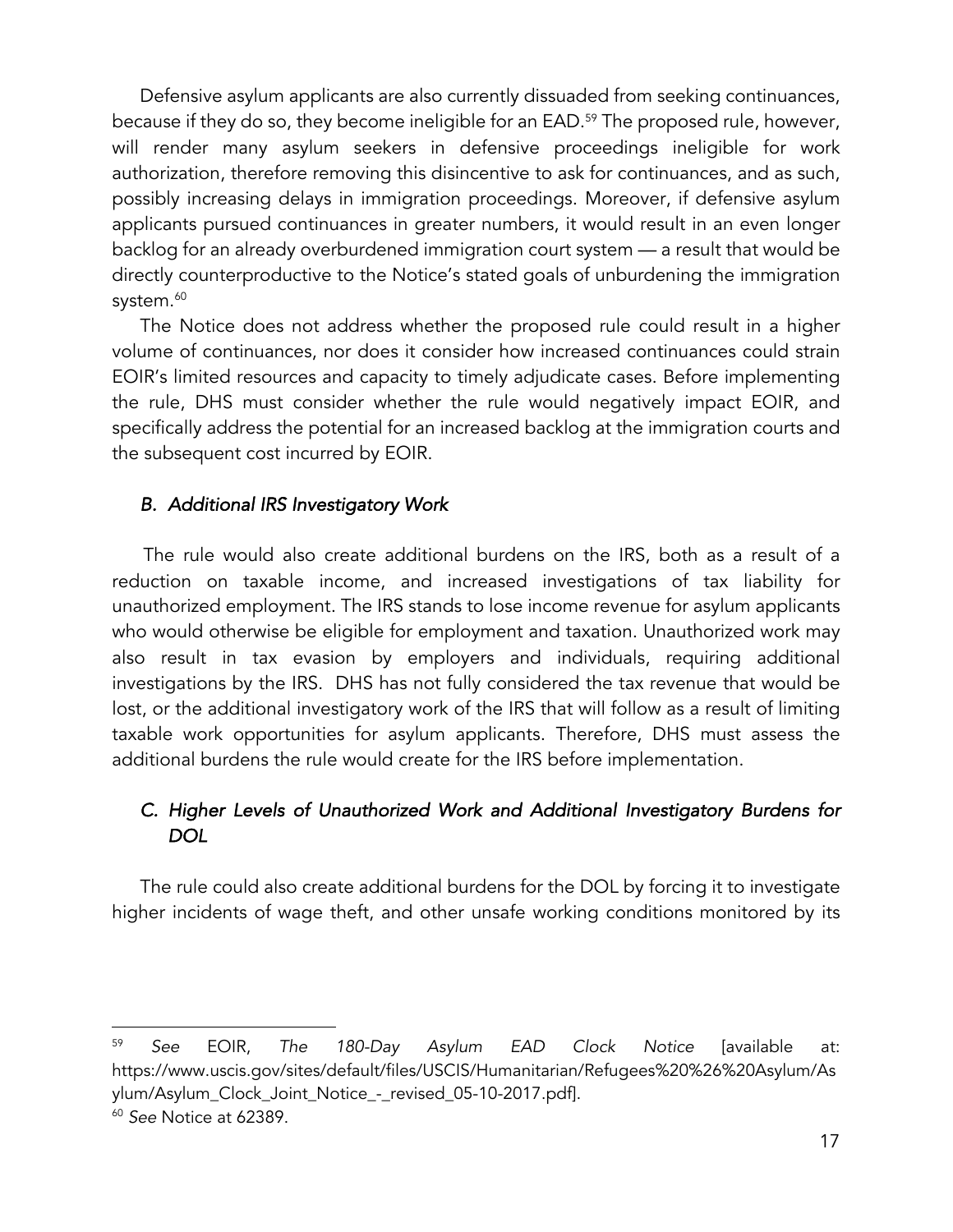sub-agency, the Occupational Health and Safety Administration (OSHA). 61

DHS does not acknowledge the impact of unauthorized work on the DOL. As discussed above, the elimination of work authorization eligibility and extension of the waiting period will force many asylum applicants to join the unauthorized workforce in order to support themselves and their families. Studies have shown that immigrants without work authorization are at a higher risk of labor exploitation and wage theft by employers who are more likely to violate federal and state minimum wage and overtime requirements. <sup>62</sup> DOL investigations are also made significantly more difficult as a result of fear among individuals working without EADs, which makes it easier for employers to mistreat and underpay workers; notably this difficulty has also been found to lower morale of DOL investigators.<sup>63</sup>

The DOL is also required to investigate reported instances of wage theft and expends considerable resources investigating cases where unauthorized immigrant laborers are victimized. Unauthorized workers are subject to many of the protections of the Fair Labor Standards Act, including federal minimum wage guarantees, which are enforced by the Wage and Hour Division of DOL.<sup>64</sup> As such, the proposed rule restrictions on work authorization are likely to force a greater volume of asylum applicants into precarious work situations, and in turn, generate a higher incident of wage theft claims that the DOL will investigate.

<sup>61</sup> *See* Jack Herrera, *What Will Happen if Trump Cancels Work Permits for Asylum Seekers?,* PACIFIC STANDARD (Apr. 30 2019) [available at: https://psmag.com/news/what-will-happen-iftrump-cancels-work-permits-for-asylum-seekers].

<sup>62</sup> *See*, *e.g*., Douglas Massey & Kerstin Gentsch, *Undocumented Migration to the United States and the Wages of Mexican Immigrants*, 48 INT'L MIGRATION REV. 482 (2014); Sally C. Moyce & Marc Schenker, *Migrant Workers and Their Occupational Health and Safety*, 351, 357 (Jan. 24, 2018) [available at: https://www.annualreviews.org/doi/pdf/10.1146/annurev-publhealth-040617-013714] ("[R]esearchers found that undocumented workers were more than two times as likely to experience wage violations compared with documented workers.").

<sup>63</sup> *See* Sam Levin, *Immigration Crackdown Enables Worker Exploitation, Labor Depart Staff Say*, *The Guardian* (Mar. 30. 2017) [available at: https://www.theguardian.com/usnews/2017/mar/30/undocumented-workers-deportation-fears-trump-administrationdepartment-labor].

<sup>64</sup> *See*, *e.g*., *Lucas v. Jerusalem Cafe,* 721 F.3d 927, 934 (8th Cir. July 29, 2013) (noting that "FLSA's sweeping definitions of 'employer' and 'employee' unambiguously encompass unauthorized aliens"); *Colon v. Major Perry St. Corp*., 987 F. Supp. 2d 451, 454 (S.D.N.Y. 2013) (noting that "[c]ontemporary courts…have continued to conclude that" FLSA's definition of employee extends to unauthorized immigrant workers) (collecting cases); *see also* U.S. Dep't of Labor, Wage and Hour Div., "Fact Sheet # 48: Application of U.S. Labor Laws to Immigrant Workers: Effect of *Hoffman Plastics* decision on laws enforced by the Wage and Hour Division" (rev. July 2008) [available at: https://www.dol.gov/whd/regs/compliance/whdfs48.pdf] ("The Department's Wage and Hour Division will continue to enforce the FLSA ... without regard to whether an employee is documented or undocumented.").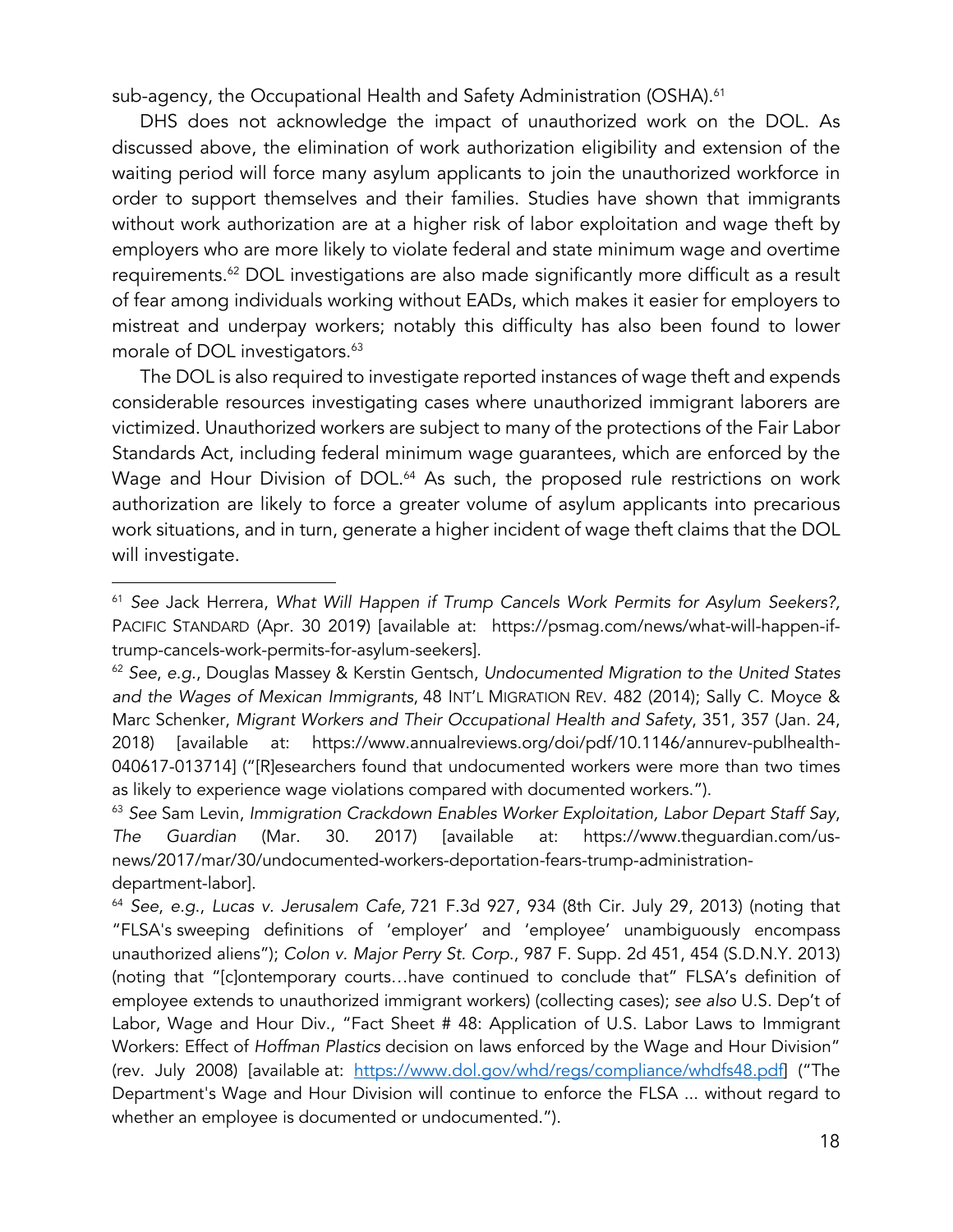Additionally, individuals without work authorization are more likely to work in unhealthy and dangerous conditions that violate the parameters of the Occupational Safety and Health Act, which is enforced by OSHA.<sup>65</sup> The rule will therefore likely also result in an increased need for on-site OSHA inspections, and greater allocation of resources within the DOL to this work.

DHS failed to consider the meaningful impact of the rule on the DOL as it relates to wage theft and work-site safety inspections. DHS must therefore consider the increased investigatory burden and cost of the proposed rule on the DOL before the rule can be implemented.

### V. The Rule Conflicts with U.S. Treaty Commitments and International Norms

The proposed rule diverges from the international norms protecting the employment rights of asylum seekers and would constitute a departure from these commitments for the United States. This both damages the United States' international standing and undermines the architecture of the international system for the protection of refugees and asylum seekers.

Most notably, the elimination of work authorization eligibility for individuals who do not enter at a port of entry conflicts with the United States' treaty obligations under Article 31(1) of the 1951 Convention relating to the Status of Refugees.<sup>66</sup> Article 31 states that:

"Contracting States shall not impose penalties, on account of their illegal entry or presence, on refugees who, coming directly from a territory where their life or freedom was threatened in the sense of Article 1, enter or are present in their territory without authorization, provided they present themselves without delay to the authorities and show good cause for their illegal entry or presence."<sup>67</sup>

The exclusion from work authorization clearly constitutes a "penalty," because it denies a certain sub-set of asylum seekers a benefit on the basis of their "illegal entry." Indeed, DHS's own stated purpose of "deterring" asylum seekers from coming to the United

<sup>65</sup> *See* Michael J. Wishnie, *Immigrants and the Right to Petition*, 78 N.Y.U. L. REV. 667, 677 & n. 51 (2003).

<sup>66</sup> *See* Convention Relating to the Status of Refugees, adopted July 28, 1951 art. 33, U.N. Doc. A/CONF.2/108 (1951), 189 U.N.T.S. 150 (entered into force 22 April 1954) [hereinafter 1951 Convention]. By acceding to its 1967 Protocol, the United States has bound itself to these provisions of the Refugee Convention.

 $67$  1951 Convention, art. 31(1).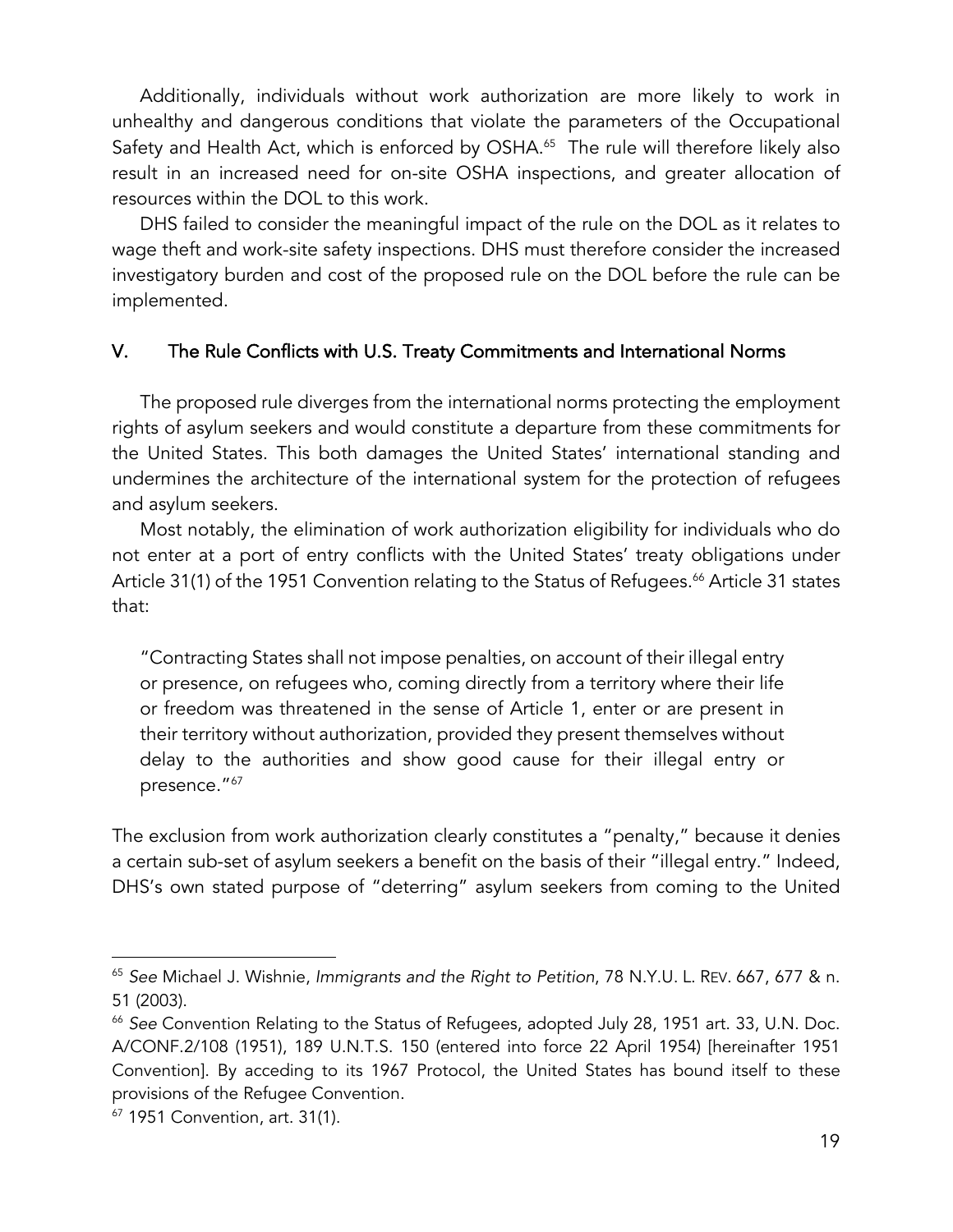States, indicates that the agency intends for the ban on work authorization to function as a powerful negative consequence for asylum applicants.<sup>68</sup>

DHS's claim that it avoids violating the 1951 Convention and 1967 Protocol relating to the Status of Refugees is flawed. The Notice states that because DHS allows for a "good cause" exception to the work authorization ban on those not presenting at a port of entry.<sup>69</sup> This argument, however, depends entirely on whether DHS's interpretation of good cause falls within the scope of the 1951 Convention. The Notice provides examples of "good cause":

"Examples of reasonable justifications for illegal entry or attempted entry include, but are not limited to, requiring immediate medical attention or fleeing imminent serious harm, but would not include the evasion of U.S. immigration officers, or entering solely to circumvent the orderly processing of asylum seekers at the U.S. port of entry, or convenience."70

This definition, however, notably diverges from the intended meaning of "good cause" by the drafters of Article 31(1); the official negating documents for the Convention —the "travaux préparatoires"<sup>71</sup> — include comments by delegates indicating that "fleeing" persecution itself was good cause for illegal entry."72 Indeed, other interpretations of the good cause requirement seem to suggest that by passing a credible fear interview alone, asylum seekers would have sufficiently demonstrated good cause under Article 31.73

<sup>68</sup> Notice at 62389.

<sup>69</sup> *Id*. at 62392.

<sup>70</sup> *Id*.

 $71$  Travaux préparatoires are the official negotiating records of a treaty and are often used in assessing the intention and meaning of a treaty. The Vienna Convention on the Law of Treaties also clarifies the role of the travaux in treaty interpretation. *See* Vienna Convention on the Law of Treaties art. 32, May 23, 1969, 1155 U.N.T.S. 331.

<sup>72</sup> *See* comments by The United Kingdom representative, Mr. Hoare, Conference of Plenipotentiaries on the Status of Refugees and Stateless Persons, Summary Records: UN doc. p. 13; UN doc. A/CONF.2/SR.14, p. 10-11.

<sup>73</sup> *See* Swiss Federal Court (Bundesgericht, Kasstionshof, Urteil vom 17 März 1999), reported in Asyl 2/99, 21-23 ("A refugee has good cause for illegal entry especially when he has serious reason to fear that, in the event of a regular application for asylum at the Swiss frontier, he would not be permitted to enter Switzerland, because the conditions laid down in Article 13c of the Asylum Law and Article 4 of the Asylum Procedure Law are satisfied. 'Good cause' is thus to be recognized in regard to the alien who, if he is considered as a refugee, enters Switzerland illegally with such well-founded apprehension, in order to be able to make an asylum application inland.") Translated in Guy S. Goodwin-Gill, *Article 31 of the 1951 Convention relating to the Status of Refugees: Non-Penalization, Detention and Protection*, Paper Prepared at the Request of the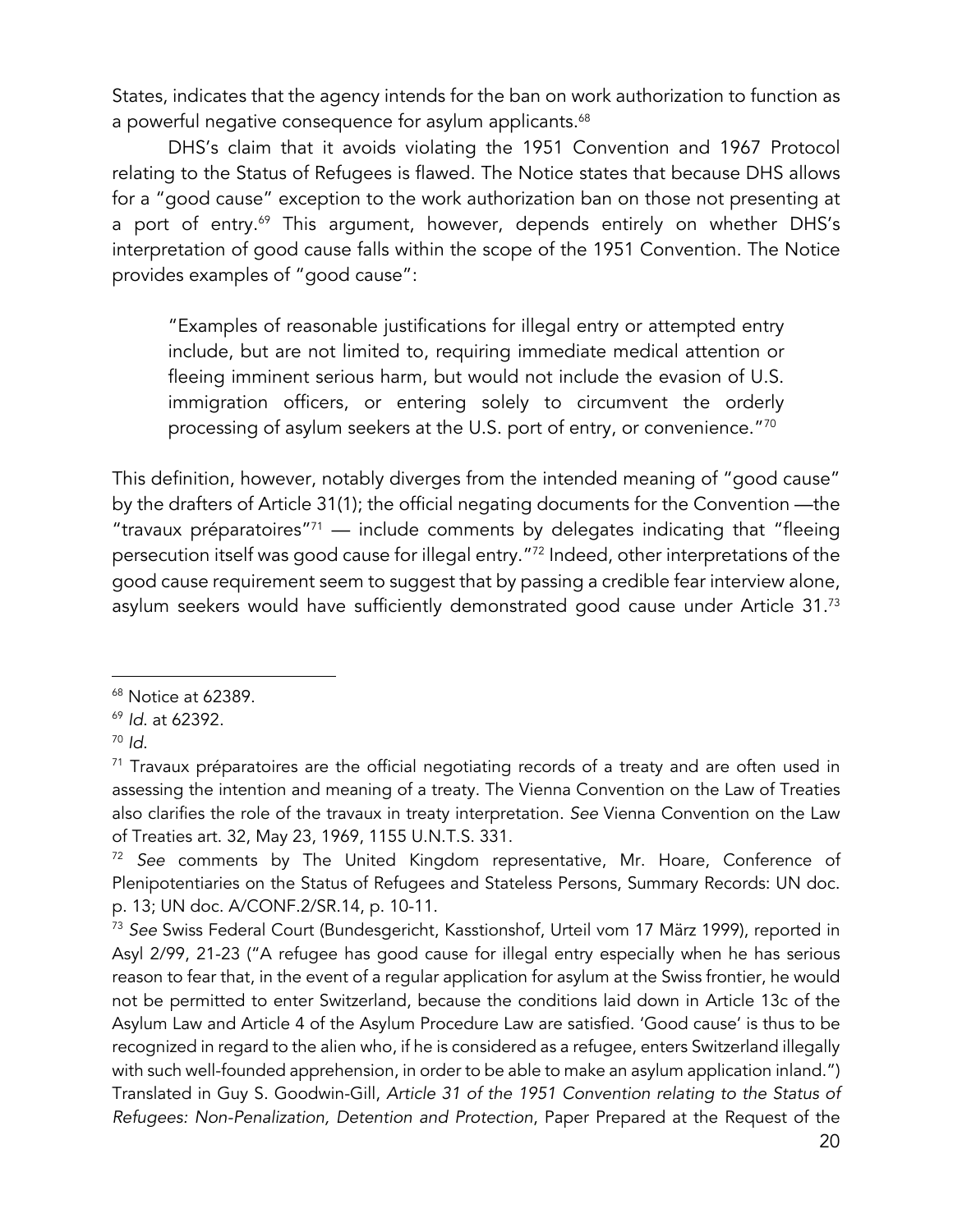Because DHS's interpretation of "good cause" is much narrower than the meaning of good cause within Article 31, the proposed rule's ban on work authorization for those who enter without inspection violates the United States' international legal obligations.

The proposed rule is also out of sync with the commitments and policies of our peer nations in the international community. Articles 17 and 18 of the 1951 Convention recognizes that asylum seekers have a right to access employment opportunities that is at least as favorable as the access enjoyed by "nationals of a foreign country in the same circumstances."74 The United States has historically maintained policies that mirrored the requirements of the Convention.75 Our peer nations continue to honor their commitments to the international norms of the Convention. Canada — with whom the United States has signed a Safe Third Country Agreement formed under mutual recognition of the two nations' "generous systems of refugee protection" and "both countries' traditions of assistance to refugees"— maintains a system significantly more generous than the system outlined in this proposed rule. <sup>76</sup> Concretely, Canada allows eligible asylum seekers (and their families) to access work permits. Canada's commitment is mirrored by our peer nations globally. At least 14 nations in the European Union grant asylum-seekers with work authorization before 6 months (and several upon filing).<sup>77</sup> Furthermore at least nine nations in Latin America allow for immediate work authorization upon filing of asylum application.<sup>78</sup> The proposed rule drives the United States further from international norms and practices, undermining the nation's commitment to the protection of the asylum-seeker rights and dignity.

DHS should fully consider the ramifications of a regulatory change that diverges from international norms before implementing the proposed rule; and where conflict exists, DHS should make revisions to avoid violating the United States' international legal obligations.

Department of International Protection for the UNHCR Global Consultations, 1, 17 (2001) [available at: https://www.unhcr.org/3bcfdf164.pdf].

<sup>741951</sup> Convention, art. 17, 18; *see also*, James C. Hathaway, *The Rights of Refugees Under International Law*, (New York: Cambridge University Press, 2005).

<sup>75</sup> *See* American Immigration Council, *An Overview of U.S. Refugee Law and Policy* (Jun. 18, 2019) [available at: https://www.americanimmigrationcouncil.org/research/overview-us-refugeelaw-and-policy].

<sup>76</sup>*See* Government of Canada, *Types of work permits: You've filed a claim for refugee protection,*  [available at: http://www.cic.gc.ca/english/work/apply-who-permitresult.asp?q1\_options=1i&q2\_options=2h].

<sup>77</sup>UNHCR, *A guide to international refugee protection and binding state asylum systems* at 102, [available at: https://www.unhcr.org/3d4aba564.pdf].

<sup>78</sup> *Id.* at 102; *see also* Directive 2013/33/EU, [available at: https://www.refworld.org/docid/51d29db54.html].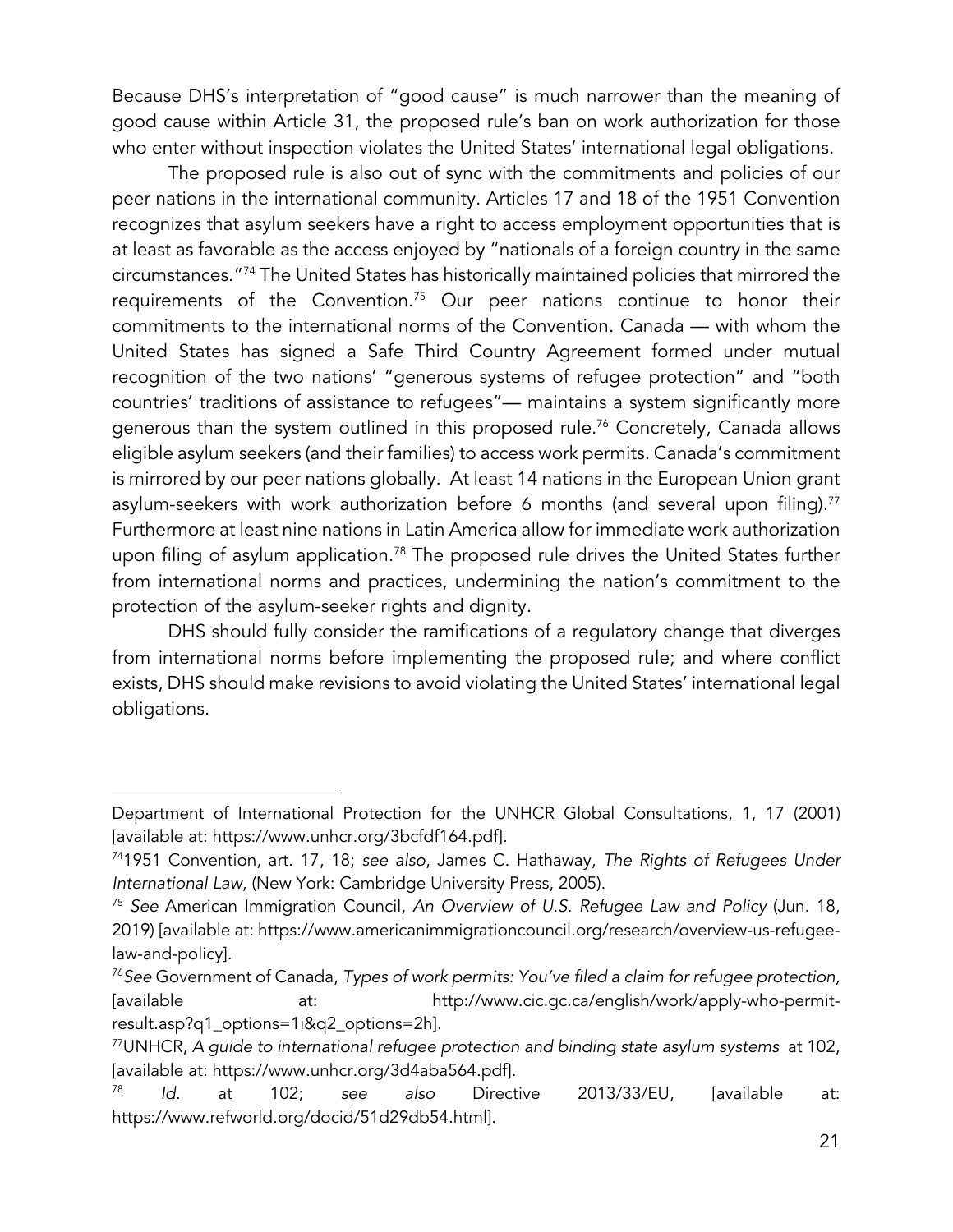# VI. *The Criminal Bars in the Proposed Rule Conflict with the Overarching Statutory Scheme Governing Asylum and Face Serious Implementation Barriers*

The proposed rule would create substantial eligibility barriers to work authorization on the basis of past criminal history.<sup>79</sup> The effect of the proposed rule will effectively be

"(a) Application and decision

 $(1)$  . . .

(iii) *Asylum applicants who are ineligible for employment authorization.* An applicant for asylum is not eligible for employment authorization if:

(A) The applicant was convicted in the United States or abroad of any aggravated felony as described in section 101(a)(43) of the Act;

(B) The applicant was convicted in the United States of any felony as defined in 18 U.S.C. 3156(a)(3);

(C) The applicant was convicted of any serious non-political crime outside the United States. USCIS will consider, on a case-by-case basis, whether aliens who have been convicted of any non-political foreign criminal offense, or have unresolved arrests or pending charges for any non-political foreign criminal offenses, warrant a favorable exercise of discretion for a grant of employment authorization;

(D) The applicant was convicted in the United States of a public safety offense involving:

(*1*) Domestic violence, domestic assault, or any other domestic or spousal batterytype offense unless the applicant has been subjected to extreme cruelty, is not and was not the primary perpetrator of the violence in the relationship, and is not otherwise ineligible. If an applicant has unresolved domestic arrests or pending charges, USCIS will decide at its discretion if it will grant the applicant employment authorization, based on the totality of the circumstances.

(*2*) Child abuse, child neglect, or any other offense against a child, regardless of an element of sexual or inappropriate touching. If an applicant has unresolved domestic arrests or pending charges, USCIS will decide at its discretion if it will grant the applicant employment authorization, based on the totality of the circumstances.

 $79$  Specifically, DHS proposes modifying the existing regulation 8 CFR § 208.7 in relevant part to read as follows: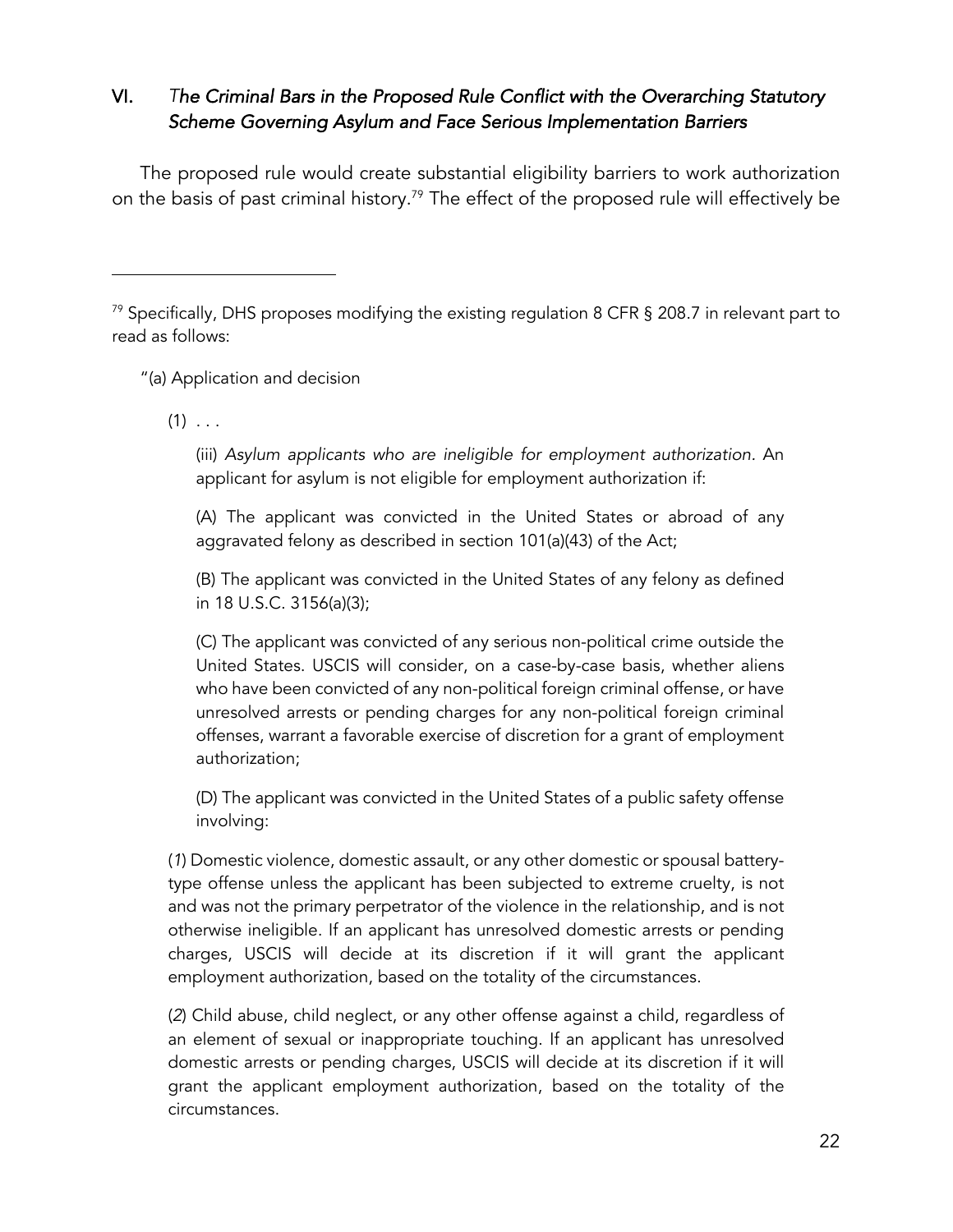to categorically bar asylum-seekers with nearly any conviction from receiving employment authorization, even where the conviction is not an aggravated felony and is extremely unlikely to be deemed a particularly serious crime that would render the person ineligible for asylum.<sup>80</sup> In other words, some asylum seekers who will ultimately win their asylum cases would be rendered categorically ineligible for work authorization while their asylum applications are pending due to minor infractions. For example, under the proposed rule, an asylum seeker who was convicted of a marijuana possession violation<sup>81</sup> in New York State would be categorically ineligible for employment authorization while their asylum application is pending — despite the fact that these offenses are not crimes under New York law.<sup>82</sup> Distressingly, DHS says it seeks public comment "on whether . . . additional crimes should be included as bars to employment authorization,"<sup>83</sup> suggesting that the final rule may make even more criminal convictions subject to a categorical bar to employment authorization, regardless of whether these offenses actually render asylum seekers ineligible for asylum.

DHS also proposes that any asylum seeker with *pending or unresolved*<sup>84</sup> criminal charges be granted employment authorization at USCIS's discretion only after it considers "the totality of the circumstances."85 And DHS's placement of this proposed change — in a section entitled "Asylum applicants who are ineligible for employment authorization"<sup>86</sup>— implies that the agency's default would be to deny employment

(*4*) Driving or operating a motor vehicle under the influence of alcohol or drugs, regardless of how the arresting, charging, or convicting jurisdiction classifies the offense. If an applicant has unresolved domestic arrests or pending charges, USCIS will decide at its discretion if it will grant the applicant employment authorization, based on the totality of the circumstances.

85 Notice at 62375.

<sup>(</sup>*3*) Controlled substances, including possession, possession with intent to distribute, or delivery. If an applicant has unresolved domestic arrests or pending charges, USCIS will decide at its discretion if it will grant the applicant employment authorization, based on the totality of the circumstances.

 $80$  By statute, individuals convicted of a "particularly serious crime"  $-$  which includes all aggravated felonies — are categorically ineligible for asylum. 8 U.S.C. §§ 1158(b)(2)(A)(ii) & (b)(2)(B)(i).

<sup>&</sup>lt;sup>81</sup> DHS proposes that all individuals convicted of a "controlled substance" offense be categorically ineligible for employment authorization and refers to section 102 of the Controlled Substances Act, which includes marihuana. 21 U.S.C. § 812(c) Schedule I(c)(10).

<sup>82</sup> *See* V.T.L. § 1192(1); P.L. § 221.05.

<sup>83</sup> Notice at 62375.

<sup>84</sup> DHS does not define "unresolved" or explain the distinction between "pending" and "unresolved" criminal cases.

<sup>86</sup> *Id*. at 62390.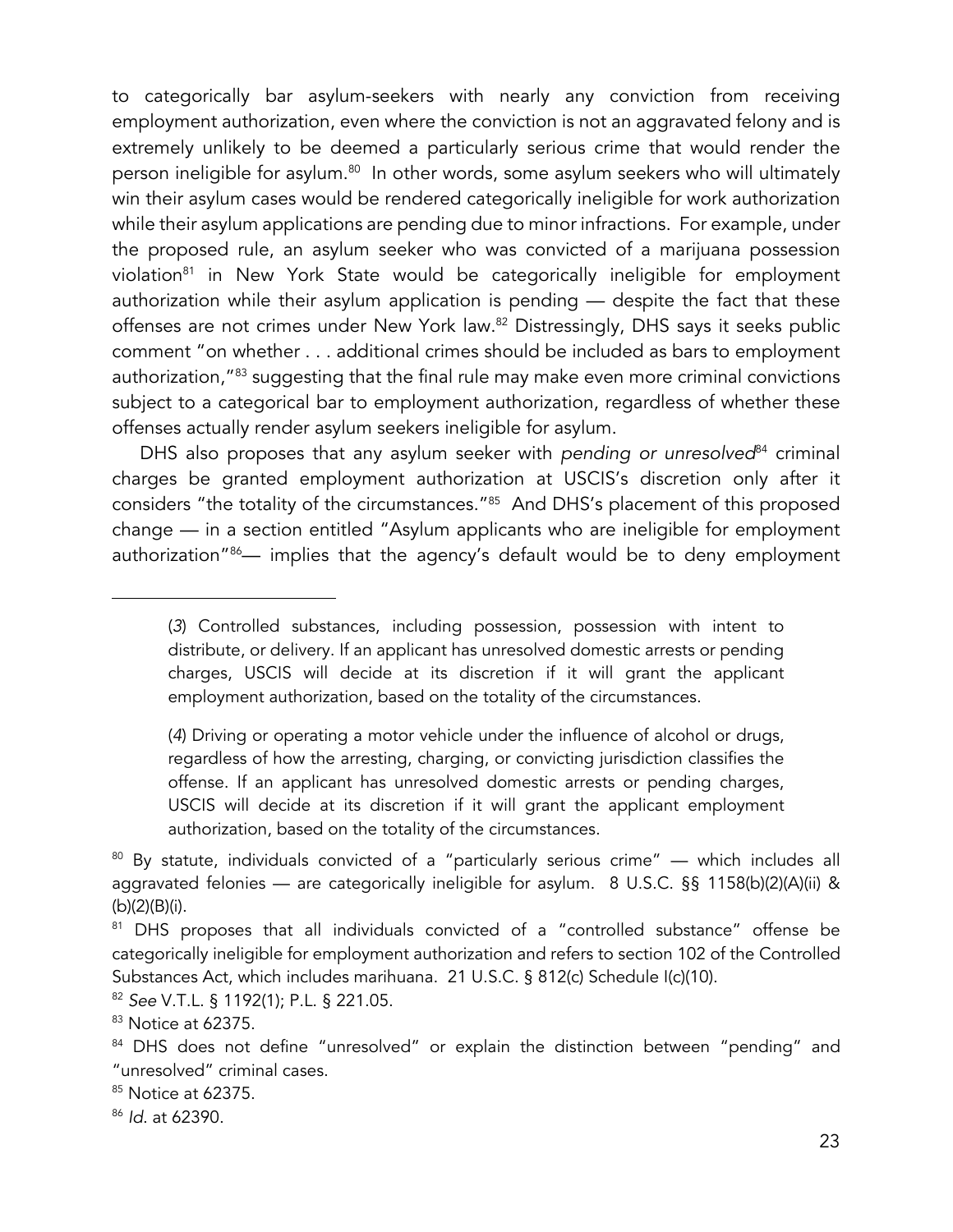authorization in such cases absent reasons to positively exercise discretion (as described below). In New York State, for example, DHS's proposal could mean that even asylum seekers with an open Adjournment in Contemplation of Dismissal ("ACD") — which would eventually result in all charges being sealed without a guilty plea — would likely be denied employment authorization.

DHS implies, but does not explicitly state, $87$  that its proposed categorical exclusions based on criminal convictions are necessary to limit work authorization to only those asylum seekers with potentially meritorious claims (and by extension, to discourage individuals who are barred from asylum based on criminal convictions from filing nonmeritorious asylum claims simply in order to qualify for work authorization). <sup>88</sup> Even taking this argument at face value, however, DHS fails to explain why it proposes to categorically eliminate work authorization for many asylum seekers whose convictions are extremely unlikely to have any impact on their asylum claims.

DHS states that its proposed rule would "bar any alien who has been convicted of *or charged* with a *serious* crime from eligibility" for work authorization,<sup>89</sup> which represents a much broader group of people than those ineligible for asylum on the basis of a *conviction* for a *particularly serious* crime.90 In practice, applying these criminal bars may undermine the overarching statutory scheme governing asylum by discouraging asylum claims from potentially meritorious applicants with minor criminal convictions. Asylum seekers may have perfectly valid claims, but be unable to support themselves, hire counsel, or otherwise provide for necessities without access to work authorization. By so greatly expanding the criminal bars to work authorization, the proposed rule threatens to create additional *de facto* bars to asylum that undermine the existing regulatory and statutory scheme.

Applying these criminal bar provisions in practice, would also require USCIS adjudicators of EAD applications to make complex determinations about whether particular offenses are subject to the categorical bar. By default, USCIS apparently would only receive basic information about the conviction such as the code violation, date, and jurisdiction and DHS does not propose any mechanism for EAD applicants to provide

<sup>&</sup>lt;sup>87</sup> DHS notes that under current law some individuals who are statutorily ineligible for asylum are ineligible for work authorization while their asylum applicants are pending. *See* Notice at 62387. Current regulations do, however, categorically bar asylum seekers convicted of aggravated felonies from receiving employment authorization. *See* 8 C.F.R. § 208.7(a)(1).

<sup>88</sup> By statute, an individual is ineligible for asylum if she has been convicted of a "particularly serious crime," if "there are serious reasons for believing that . . . [she] has committed a serious nonpolitical crime outside the United States," or if there are "reasonable grounds for regarding the alien as a danger to the security of the United States," among other grounds. 8 U.S.C. § 1158(b)(2)(ii), (iii) & (iv).

<sup>89</sup> Notice at 62404 (emphasis added).

<sup>90</sup> *See* 8 U.S.C. § 1158(b)(2)(A)(ii).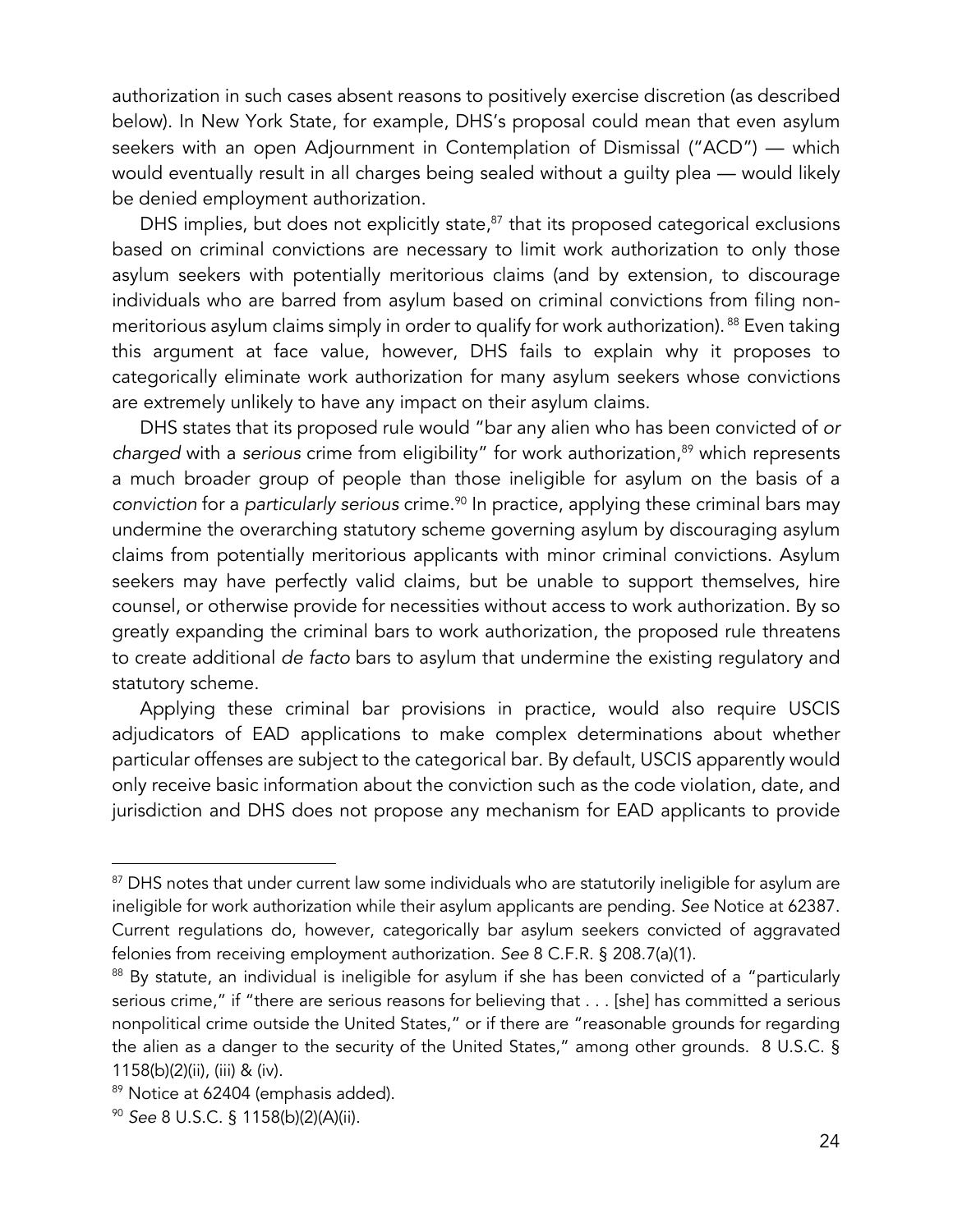mitigating information about convictions.<sup>91</sup> Indeed, it would be preferable not to institute criminal bars to work authorization at all, and instead leave the process to the individualized assessment of the asylum process itself — where, IJs and USCIS asylum officers are better trained and equipped to make the necessary individualized assessments for determining whether past criminal conduct should serve as a bar to asylum eligibility.

 The agency should reconsider the broad reaching effects of its proposed ban on work authorization eligibility for individuals with criminal histories. Because the agency does not even estimate how many applicants will be impacted by this exclusion it is impossible to analyze the real effects of the rule. DHS must both estimate the actual number of individuals would will be excluded from work authorization on the basis of past criminal history and should revise the proposed rule to avoid conflict with the existing regulatory and statutory scheme governing asylum.

Moreover, the proposed changes to the criminal bars to work authorization eligibility will create major conflicts and confusion in light of the additional proposed rule DHS has published regarding criminal bars to asylum.<sup>92</sup> As such, DHS should consider removing this language from the proposed rule altogether.

## VII. The Stated Purpose in the Notice is not Rationally Related to the Proposed Rule

The Notice offers virtually no evidence or support for its claim that the regulatory changes will promote its stated goals. According to the Notice, the purposes of the rule change are to (1) reduce "incentives to file frivolous, fraudulent, or otherwise nonmeritorious applications intended primarily to obtain employment authorization…and remain for years in the United States due to the backlog of asylum cases;" and (2) disincentive "illegal entry into the United States by proposing that any alien who entered or attempted to enter the United States at a place and time other than lawful entry through a U.S. port of entry may be ineligible to receive [an EAD]."<sup>93</sup>

DHS therefore believes that making work authorization unavailable to certain categories of asylum applicants will have a sufficiently negative impact on their cases to *discourage them from applying for asylum in the first place.* As an initial matter it is important to note that federal courts have previously held those policies — like

 $91$  DHS simply proposes requiring that all applicants for employment authorization complete a biometrics check.

<sup>92</sup> *See* Notice of Proposed Rulemaking on Procedures for Asylum and Bars to Asylum Eligibility, EOIR Docket No. 18-0002, A.G. Order No. 4592-2019, in the Federal Register at 84 FR 69640, issued Dec. 12, 2019. This seems especially pertinent given DHS's purported goal in the Notice of "simplifying the adjudication process" for work authorization applications. *See* Notice at 62375.

 $93$  Notice at 62383.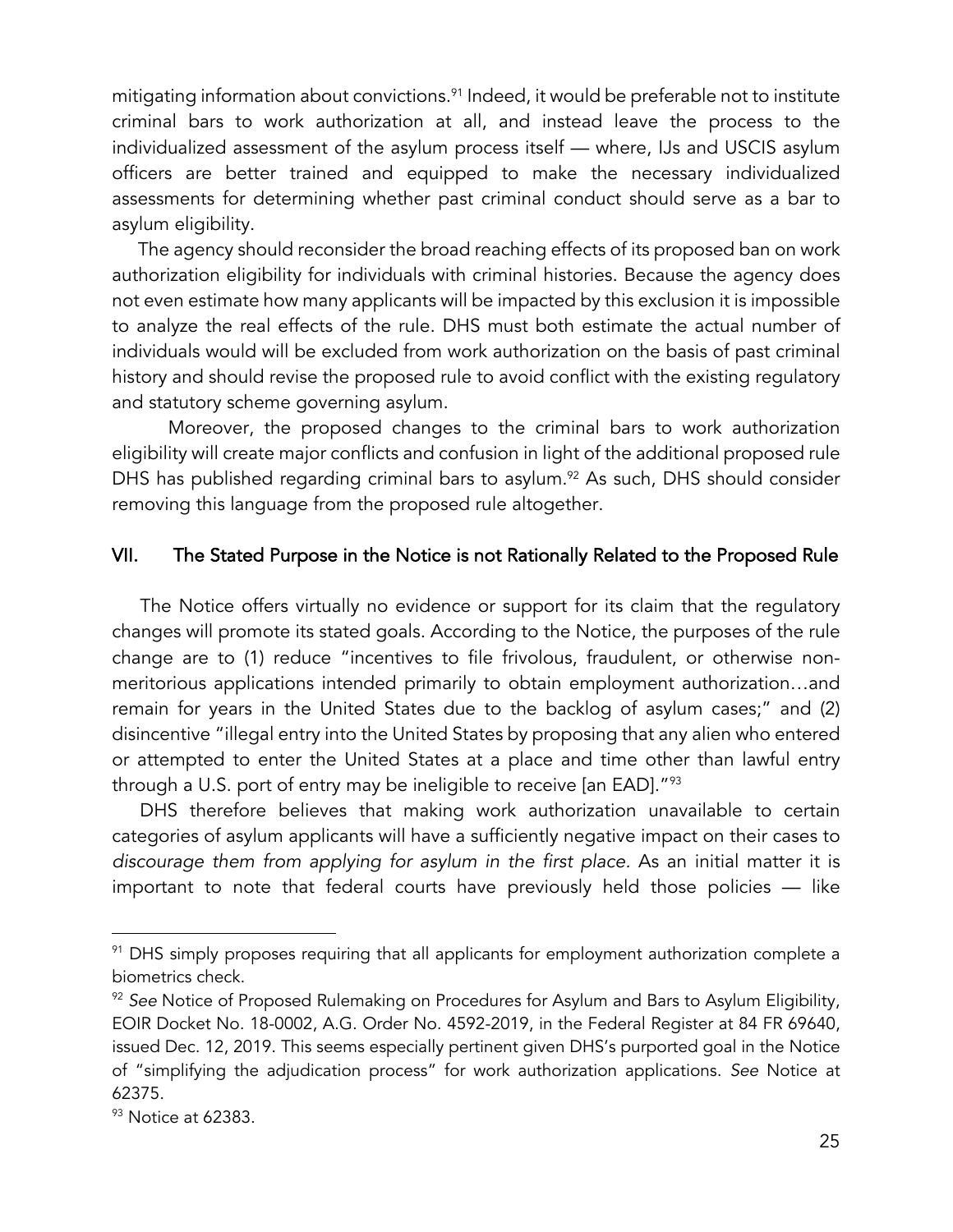immigration detention — may not legally be implemented for the purpose of deterring asylum claims.94

Crucially, the Notice also provides no evidence to suggest that the rule will likely achieve its purpose, nor that it is rationally related to its stated goals. While the Notice states that "this rule stands alone as an important disincentive for individuals [to] use asylum as a path to seek employment in the United States,"95 DHS offers no empirical evidence or even anecdotal support to prove that depriving asylum seekers of work authorization eligibility will deter them from seeking asylum in the United States. To the contrary, as discussed above, it seems likely that asylum seekers will continue to pursue asylum in the United States, even if barred from authorized employment, and instead be forced to either rely on community support or work under exploitative working conditions in the shadow economy in order to survive. The Notice offers no evidence that the proposed rule will actually deter asylum claims, rather than simply result in increased practices of unauthorized work.<sup>96</sup>

Moreover, the Notice fails entirely to provide evidence for its central claim that the asylum seekers it seeks to deter are coming to the United States primarily to pursue "economic opportunity."97 The Notice presents no documentation or citations to

<sup>96</sup> The government briefly acknowledges that increases in unauthorized work may be a result of the proposed rule, but the Notice offers nothing to address this potential consequence: "while some aliens may disregard the law and work unlawfully in contravention to these reforms, the Department does not avoid establishment of regulatory policies because certain individuals might violate the regulations." Notice at 62386. In addition to simply ignoring the costs of encouraging unauthorized work, this statement also misconstrues the issue. The question the agency must resolve is whether the proposed regulation will likely achieve its stated goals of discouraging individuals form filing asylum claims. If the likely consequence of the regulation is only that more individuals will be forced into exploitative unauthorized work— and that other federal agencies, like DOL, will be given more work as a result — then the regulation is doomed to fail at achieving its stated purpose. Indeed, the cursory statement on unauthorized work suggests that DHS has not fully vetted the rule or considered its likely consequences, and that the agency must reevaluate the efficaciousness of the rule before implementing it. <sup>97</sup> Notice at 62385.

<sup>94</sup> *See R.I.L.-R. v. Johnson*, 80 F. Supp. 3d 164 (D.D.C. 2015). In *R.I.L.-R*., the court flatly rejected the U.S. government's deterrence argument that "one particular individual may be civilly detained for the sake of sending a message of deterrence to other Central American individuals who may be considering immigration." *R.I.L.-R*., 80 F. Supp. 3d at 188-89. The court concluded that such an argument is "out of line with analogous Supreme Court decisions" that ruled, in the context of "civil commitment more broadly," that "such 'general deterrence' justifications [are] impermissible." *Id*. at 189. The court found that, even if, for the sake of argument, deterrence was a legitimate rationale, "a general deterrence rationale seems less applicable where . . . neither those being detained nor those being deterred are certain wrongdoers, but rather individuals who may have legitimate claims to asylum in this country." *Id*. 95 Notice at 62386.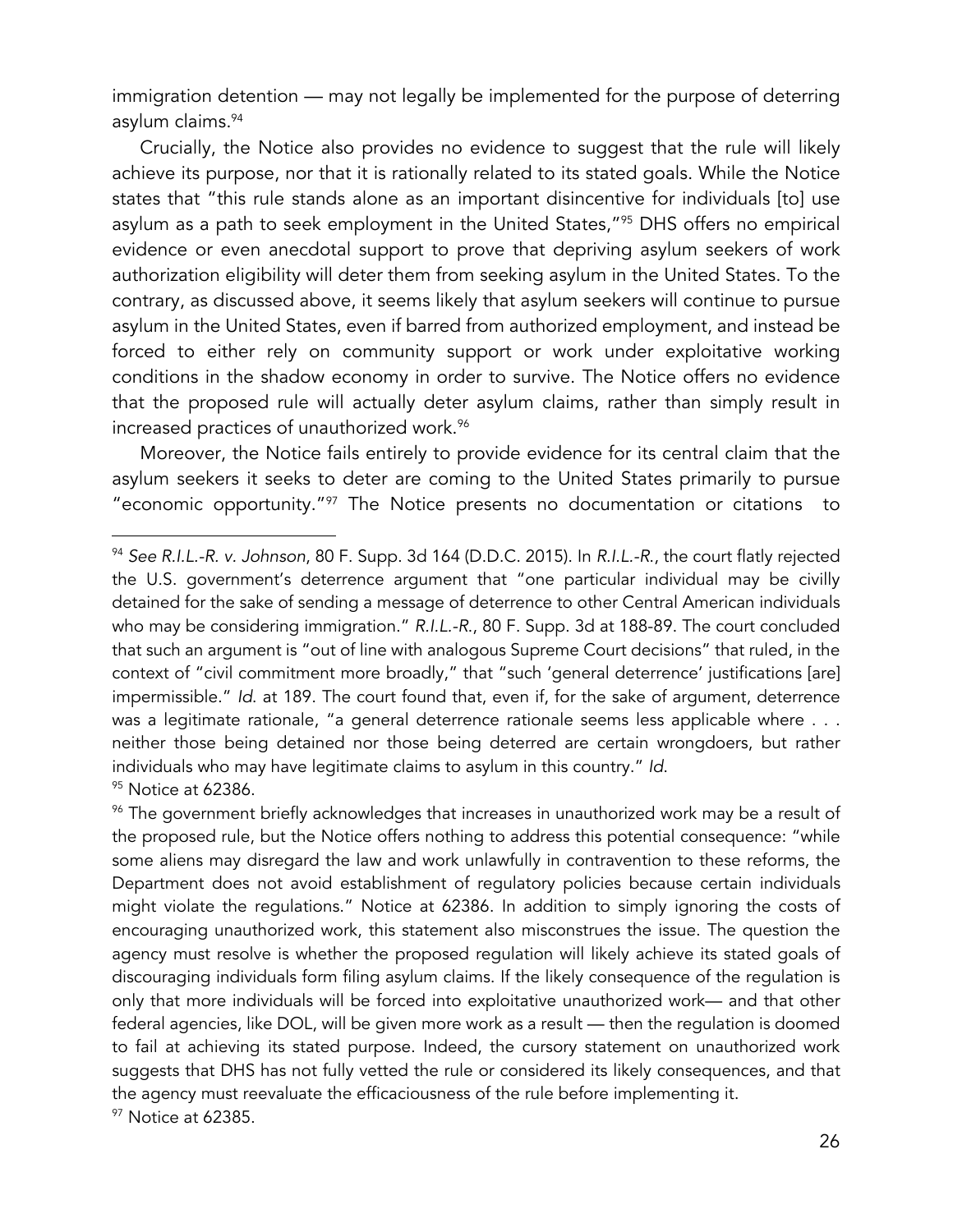support this empirical claim that economic motivations are driving asylum claims at the southern border.<sup>98</sup> To the contrary, it is well documented that Latin American asylum seekers at the border are fleeing threats of death, rape, and widespread violence in their home countries.<sup>99</sup>

Disturbingly, the Notice erroneously conflates "feeling poverty" and seeking economic opportunity with feeling what DHS considers "generalized crime in one's home country."100 Specifically, the Notice cites *Hui Zhuang v. Gonzales101*, stating that "[f]ears of economic hardship or lack of opportunity do not establish a well-founded fear of persecution." But DHS incorrectly equates "fears of economic hardship" with fear of death from violence that may or may not meet one of the five protected asylum grounds depending on the jurisdiction or pertinent caselaw. <sup>102</sup> Asylum seekers fleeing fear of imminent death from gang violence are differently motivated than those merely seeking "economic opportunity" — even if their persecution is not ultimately determined by USCIS or EOIR to be on the basis of their membership in one of the five protected asylum categories. As such, it is far from obvious that denying asylum applicants work authorization will dissuade them from fleeing to the United States, when their underlying motivations for seeking asylum is fear for their lives and the lives of their families. 103

Furthermore, DHS acknowledges that the proposed reforms will also "apply to individual with meritorious asylum claims, and that these applicants may also experience economic hardship as a result of the heightened requirements."104 DHS therefore believes that the proposed rule will effectively force at least some asylum applicants with meritorious claims to forgo their cases. This too undermines DHS's stated purpose for the proposed rule: either the agency knows the rule will be ineffectual, or the agency believes that the rule will not discourage only "frivolous" asylum claims, but asylum claims in general. Indeed, nothing in the text, purpose, or analysis of this proposed rule suggests that it has been tailored in any way to specifically target asylum seekers with "non-meritorious" as opposed to "meritorious" claims — making the rule significantly overbroad in relation to its stated purpose.

<sup>98</sup> *See id*. at 62386.

<sup>99</sup> *See, e.g*., Dara Lind, *New Evidence Suggests Trump's Border Crackdown isn't' Just Cruel — It is likely Ineffective: Family Separation and Detention Don't Deter Migrants from Coming*, VOX (Jul. 24, 2018) [available at: https://www.vox.com/2018/7/24/17606726/border-deterrenceillegal-stop-families] (discussing how these policies are unlikely to deter migrants fleeing fear of death in their home countries).

<sup>100</sup> Notice at 62385.

<sup>101</sup> 471 F.3d 884, 890 (8th Cir. 2006).

<sup>102</sup> Notice at 62385.

<sup>103</sup> *See supra*, Lind, n. 99 (noting the failures of previous Trump administration policies to deter asylum seekers from coming to the United States).

<sup>104</sup> Notice at 62385.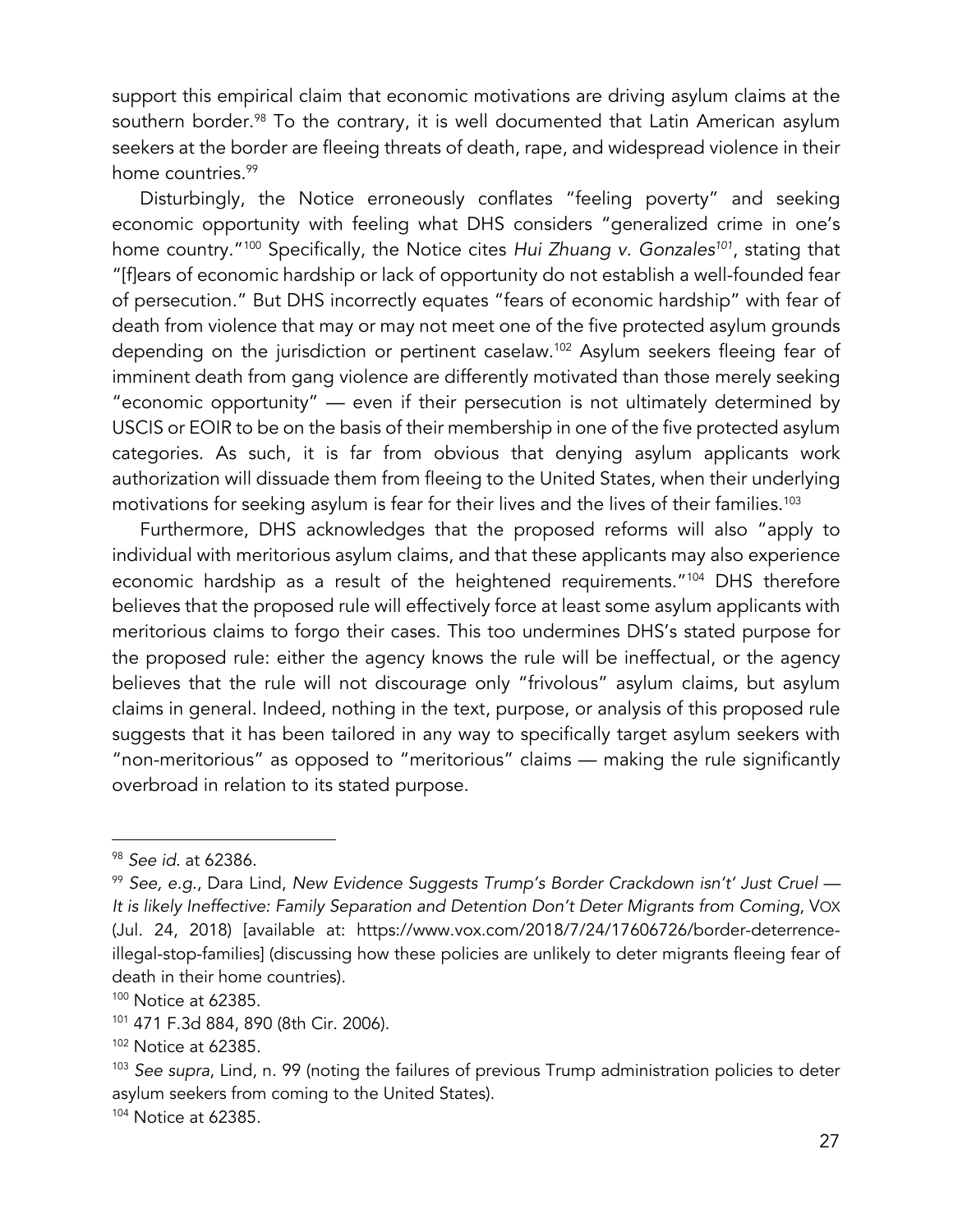In short, the Notice offers no reason to conclude that the proposed rule is rationally related to its stated purpose. DHS must supply evidence to support its claim that asylum seekers are motivated primarily by pursuit of economic opportunity, as well as evidence that the rule will function as a deterrent for asylum seekers that are seeking safe haven in the United States. DHS must also consider reasonable alternatives to the proposed rule to show how it can discourage only those asylum claims the agency describes as "frivolous," rather than those the agency considers "meritorious"; if the agency fails to do so, the proposed rule will remain overly broad and fail at achieving its stated purpose.

# VIII. The Proposed Rule Demonstrates Unconstitutional Animus Towards Latin American Asylum Seekers

Congress created a statute to allow for asylum applicants to receive work authorization pending the adjudication of their cases.<sup>105</sup> As discussed above, the proposed rule, however, seeks to either delay asylum seekers from applying for work authorization, or function as an outright ban on work authorization for asylum applicants. The proposed rule must also be understood in the context of two other recently proposed regulatory changes governing asylum seekers' eligibility for work authorization: the removal of the 30-day processing time for EAD application adjudication,106 and the unprecedented imposition of a \$490 fee for (c)(8) EAD applicants.107 Taken together these regulatory changes seek to make it all but impossible for many asylum applicants to receive work authorization and work legally while their claims are pending.

It is also important to understand the rule as one part of the administration's larger agenda to curtail legitimate asylum claims. The third-country transit bar,<sup>108</sup> Migrant

<sup>105</sup> *See* 8 U.S.C. § 1158(d)(2); *see also* Notice at 47153 n. 11 (acknowledging this as the underlying purpose of the statutory scheme at issue).

<sup>106</sup> *See* Notice of Proposed Rulemaking on Removal of 30-Day Processing Provision for Asylum Applicant-Related Form I-765 Employment Authorization Applications, DHS Docket No. USCIS-2018-0001, 84 F.R. 47148, issued Sept. 9, 2019.

<sup>107</sup> *See* Notice of Proposed Rulemaking on U.S. Citizenship and Immigration Services Fee Schedule and Changes to Certain Other Immigration Benefit Request Requirements, DHS Docket No. USCIS-2019-0010, in the Federal Register at 84 F.R. 62280, issued Nov. 14, 2019.

<sup>108</sup> *See* Human Rights First, *Trump Administration Third-Country Bar is An Asylum Ba that Will Return Refugees to Danger*, (Sept. 2019) [available at: https://www.humanrightsfirst.org/sites/default/files/Third-Country-Transit-Ban.pdf]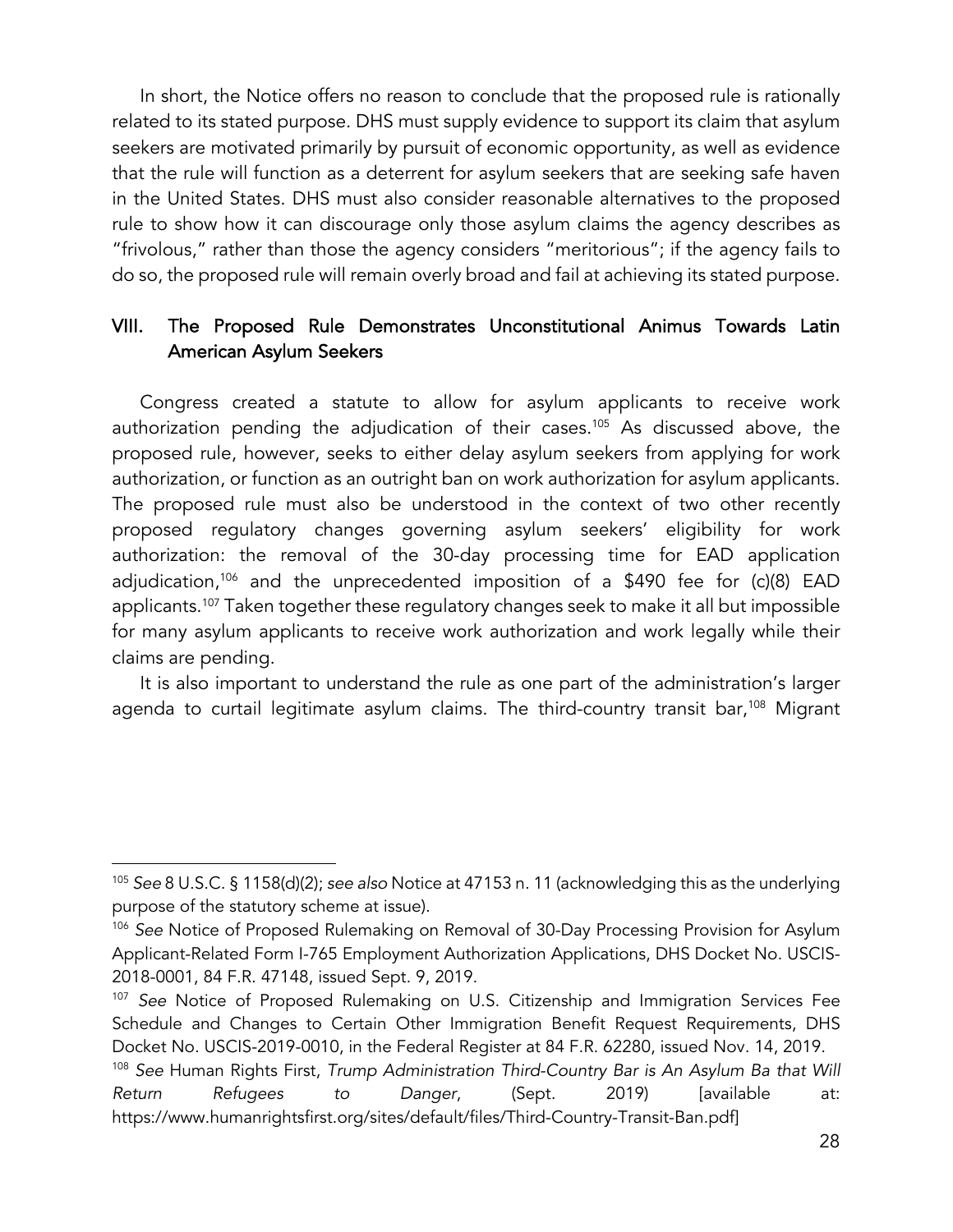Protection Protocols (MPP)<sup>109</sup> and expedited processing for "family unit" asylum cases<sup>110</sup> are evidence that this administration is attempting to make it harder for individuals who seek safe haven at the Mexico-U.S. border to win asylum and get on a path to citizenship.111 Indeed, journalists have reported that the administration even considered issuing an outright ban on asylum applicant work authorization.<sup>112</sup> Comments from DHS officials suggest that the purpose of such a ban would be to deter asylum seekers from pursuing their immigration cases by subjecting them to greater hardship.113 The proposed rule changes seek to accomplish precisely this goal without officially naming itself as a ban on allowing asylum applicants to work legally.

The present rule must be understood as part of an egregious and counterproductive extension of the administration's campaign to deter legal asylum claims114 at the Mexico-U.S. border. The Notice, indeed, states that its goal is to discourage "large-scale migration to the U.S. Southern Border by precluding some

<sup>109</sup> *See* Human Rights Watch Report, *"We Can't Help You Here": U.S. Returns Asylum Seekers to Mexico,* (2019) [available at: https://www.hrw.org/sites/default/files/report\_pdf/us\_mexico0719\_web2.pdf] ("The Trump administration has pursued a series of policy initiatives aimed at making it harder for people fleeing their homes to seek asylum in the United States, separating families, limiting the number of people processed daily at ports of entry, prolonging detention, and narrowing the grounds of eligibility for asylum. In January 2019, the administration expanded its crackdown on asylum with a wholly new practice: returning primarily Central American asylum seekers to several border towns in Mexico where they are expected to wait until their US asylum court proceedings conclude, which could take months and even years.").

<sup>110</sup> *See* Jeffery S. Chase, EOIR Creates More Obstacles for Families, (Dec. 13, 2018) [available at: https://www.jeffreyschase.com/blog/2018/12/13/eoirs-creates-more-obstacles-for-families]

<sup>(</sup>quoting a former immigration judge on the FAMU docket as an effort in "gaming of the system to deny more asylum claims for [the administration's ] own political motives").

<sup>111</sup> *See* Nicole Narea, *The Demise of America's Asylum System Under Trump*, *Explained*, VOX (Nov. 5, 2019) [available at: https://www.vox.com/2019/11/5/20947938/asylum-system-trumpdemise-mexico-el-salvador-honduras-guatemala-immigration-court-border-ice-cbp].

<sup>112</sup> *See* Julia Ainsley, *Trump Administration Weighs Restricting Asylum-Seekers from Working,* NBC News (Nov. 4, 2019) [available at: https://www.nbcnews.com/politics/donald-trump/trumpadministration-weighs-restricting-asylum-seekers-working-n1076146].

<sup>113</sup> *Id*. (noting that "[o]ne of the DHS officials said proponents of the policy [banning work authorization] believe prolonging the period when Mexicans are not allowed to work while they wait for their claim will deter them from coming to the U.S. in the first place.")

<sup>114</sup> *See* 8 U.S.C § 1158(a)(1) ("Any alien who is physically present in the United States or who arrives in the United States (*whether or not at a designated port of arrival* and including an alien who is brought to the United States after having been interdicted in international or United States waters), irrespective of such alien's status, may apply for asylum in accordance with this section."(emphasis added)).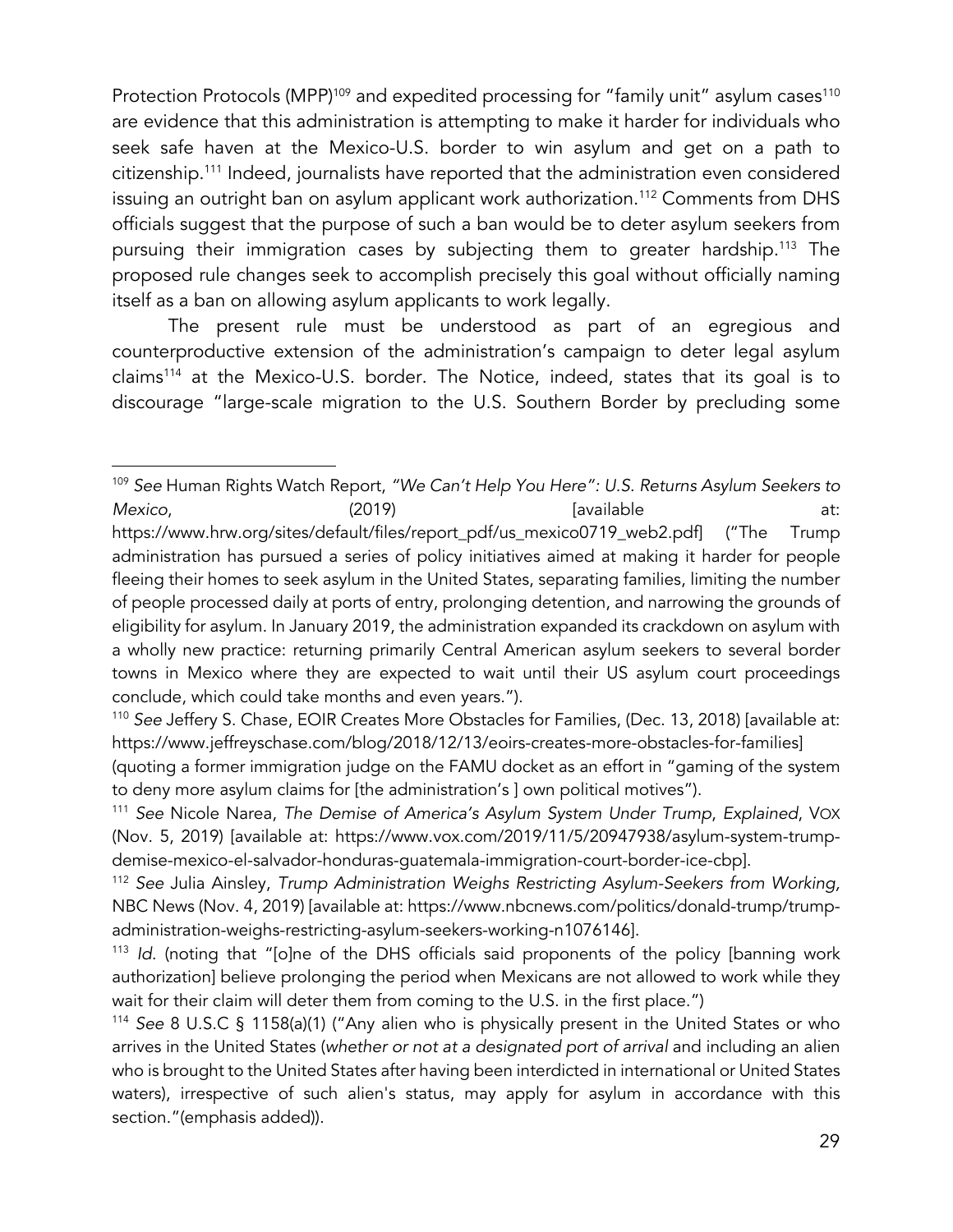asylum seekers from entering the United States."<sup>115</sup> If the "some asylum seekers" mentioned in the Notice are asylum seekers who by in large seek asylum at the border, then DHS may be able to meet its stated goal through these proposed rule changes.

The focus on migration at the Mexico-U.S. border is telling, given that the vast majority of asylum seekers arriving at the border are ethnic and racial minorities from Latin America<sup>116</sup> — a population white nationalists have been particularly concerned about as potentially transforming the ethnic composition of the United States.<sup>117</sup> Moreover, multiple statements by administration officials,<sup>118</sup> including the President, have suggested a particular animus motivating immigration policies, directed at specific immigration populations on the basis of their racial and ethnic identities, and countries of origin.119 Recent research by legal scholars has also tied the immigration policies of

<sup>118</sup> Senior White House official and immigration policy architect Stephen Miller in particular has been accused of holding and promoting white supremacist views. *See*, *e.g*., Joel Rose, *Leaked Emails Fuel Calls for Stephen Miller to Leave White House*, NPR (Nov. 26, 2019) (detailing revelations from Miller's emails while working as reporter at Breitbart News in which he promoted a number sources associated with white nationalist and racism) [available at: https://www.npr.org/2019/11/26/783047584/leaked-emails-fuel-calls-for-stephen-miller-toleave-white-house]; Dennis Carter, *It's Time to be Honest about Stephen Miller, Whose Radical Vision for U.S. Immigration is Spreading*, REWIRE NEWS (May 14, 2018) [available at: https://rewire.news/article/2018/03/14/time-honest-stephen-miller-whose-radical-vision-u-s-

immigration-spreading/].

<sup>119</sup> *See* Jayashri Srikantiah & Shirin Sinnar, *White Nationalism as Immigration Policy*, 71 STANFORD L. REV. 197, 198-204 (2019) [available at: https://review.law.stanford.edu/wpcontent/uploads/sites/3/2019/02/71-Stan.-L.-Rev.-Srikantiah-Sinnar.pdf] (cataloging the President and other administration officials' statements and explaining how they were justified as part of a white nationalist project); *see also* Max Greenwood, *Trump on Removing Confederate Statues: "They're Trying to Take Away Our Culture,"* THE HILL (Aug. 22, 2017).

 $115$  Notice at 62386.

<sup>116</sup> *See* Maureen Meyer and Elyssa Pachico, *Fact Sheet: U.S. Immigration and Central American Asylum Seekers*, WOLA (Feb. 1, 2018) [available at: https://www.wola.org/analysis/fact-sheetunited-states-immigration-central-american-asylum-seekers/] (discussing how the increase in migration from Central American countries has occurred in recent years, and how the Trump administration's asylum policies have focused on this population)

 $117$  For example, the El Paso mass shooter manifesto describe his attack as motivated by a fear of a "Hispanic Invasion of Texas," *see* Briana Sacks & Adolfo Flores, *The Suspected El Paso Terrorist Said He Was Motivated By A Hatred Of Immigrants,* BUZZFEED (Aug. 4, 2019) [available at https://www.buzzfeednews.com/article/briannasacks/el-paso-shooting-suspect-immigrantshate-manifesto]; for a discussion of how the El Paso shooter and other white nationalists' view are reflected in President Trump's rhetoric, *see* Peter Baker & Michael D. Shear, *El Paso Shooting Suspect's Manifesto Echoes Trump's Language*, N.Y. Times (Aug. 4, 2019) [available at: https://www.nytimes.com/2019/08/04/us/politics/trump-mass-shootings.html].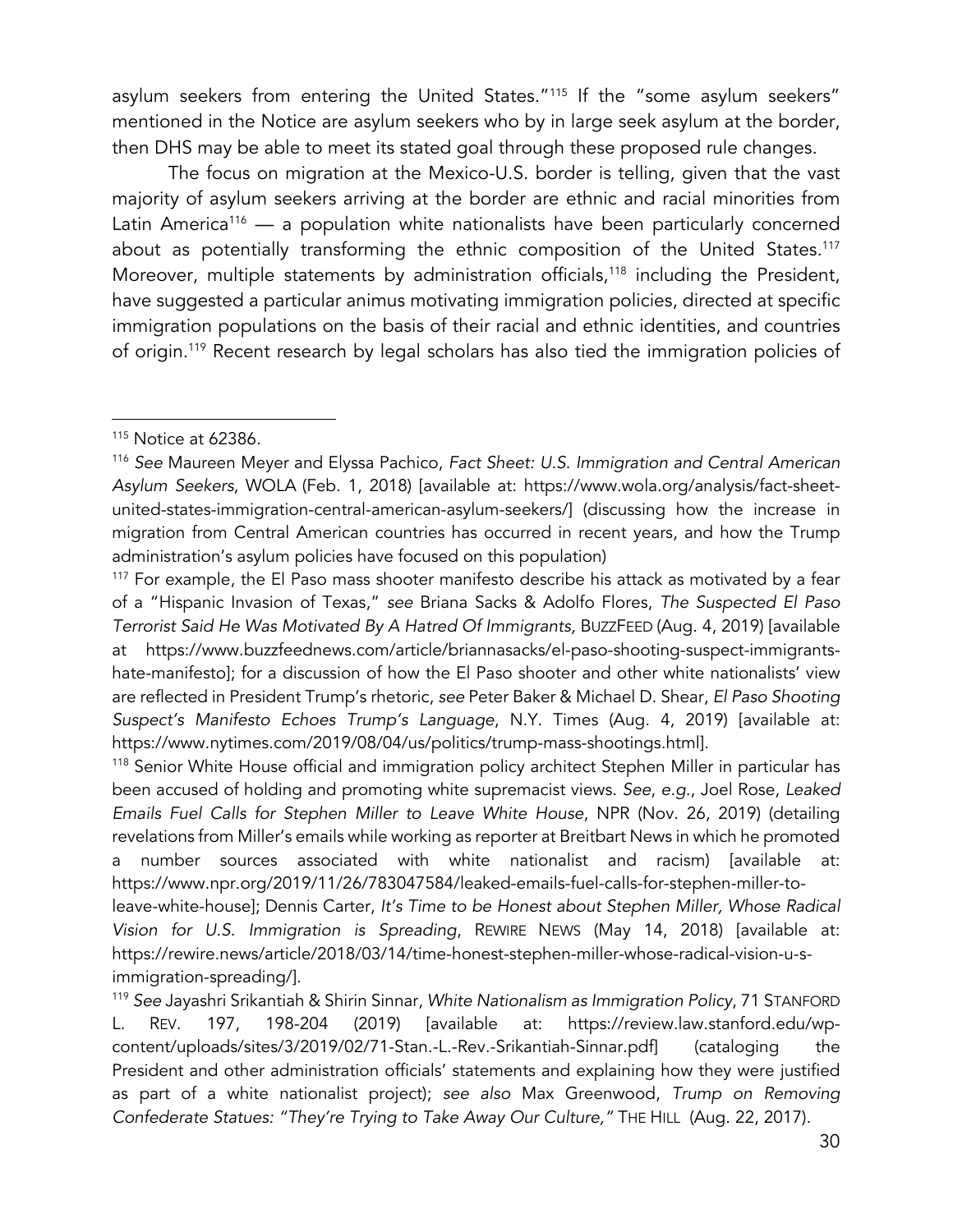this administration to nativist ideologies seeking to secure the ethnic composition of the United States as a "white majority" country.<sup>120</sup>

The present rule is part of an insidious agenda of discrimination meant to undermine valid legal claims to asylum as part of the administration's ethno-nationalist political project.<sup>121</sup> Such a project necessarily runs afoul of the constitutional quarantees of equal protection and due process.<sup>122</sup> Because the proposed rule is likely animated by unconstitutional prejudice and animus, DHS should withdraw it from the federal registry.

## IX. The Acting Director of DHS Lacks Statutory Authority to Promulgate the Rule

The Acting DHS Secretary, Chad Wolf, does not have a valid legal claim to the office of DHS Secretary, and thus, all actions that he takes in that role — including promulgating this rule — "shall have no force or effect."123 A November 15, 2019 letter by members of Congress to the Comptroller General of the United States details the succession issues that began when Kevin McAleenan was installed as Secretary of Homeland Security to replace then-Secretary Kirstjen Nielsen.<sup>124</sup> At the time of Secretary Nielsen's departure, Executive Order 13753 remained in place, which set out the order of succession for DHS.125 Under the Executive Order, Mr. McAleenan was not next in line to head DHS, but rather, at minimum, two Senate confirmed officials should have preceded him.126 Accordingly, it appears that Mr. McAleenan had no valid legal claim to the office of the Secretary. And even if Mr. McAleenan could arguably have had authority

<sup>120</sup> *See, e.g.,* Reva Siegel and Duncan Hosie, *Trump's Anti-Abortion and Anti-Immigration Policies May Share a Common Goal*, TIME (Dec. 13, 2019) [available at: https://time.com/5748503/trumpabortion-immigration-replacement-theory/] (detailing how Trump Administration officials lauded Hungary's efforts to ensure more white women are procreating in order to ensure the country remains a majority white country); *see also* Jonathan S. Blake, *How Ethno-Nationalism Explains Trump's Early Presidency*, VICE (Feb. 26, 2017) [available at: https://www.vice.com/en\_us/article/53qnxx/how-etho-nationalism-explains-trumps-earlypresidency]; Jayashri Srikantiah & Shirin Sinnar, *supra, note 119*.

<sup>121</sup> *See, e.g*., Jayashri Srikantiah & Shirin Sinnar, *supra, note 119* at 200–203.

<sup>122</sup> *See, e.g.,* Susannah W. Pollvogt*, Unconstitutional Animus*, 81 FORDHAM L. REV. 887, 900-24 (2012) (describing unconstitutional animus in Supreme Court equal protection cases). <sup>123</sup> 5 U.S.C. § 3348.

<sup>124</sup> *See* Letter from Bennie G. Thompson, Chairman, Committee on Homeland Security, and Carolyn B. Maloney, Acting Chairwoman, Committee on Oversight and Reform, to Gene Dodaro, Comptroller General of the United States (Nov. 15, 2019) [hereinafter Thompson and Maloney, Letter] [available at:

https://oversight.house.gov/sites/democrats.oversight.house.gov/files/191115%20T%20Dodar o%20re%20Letter%20to%20GAO%20on%20Wolf-Cuccinelli%20Appointment.pdf].

<sup>125</sup> *See* Exec. Order No. 13753, 81 Fed. Reg. 90667 (Dec. 9, 2016).

<sup>&</sup>lt;sup>126</sup> See Thompson and Maloney Letter at 2.